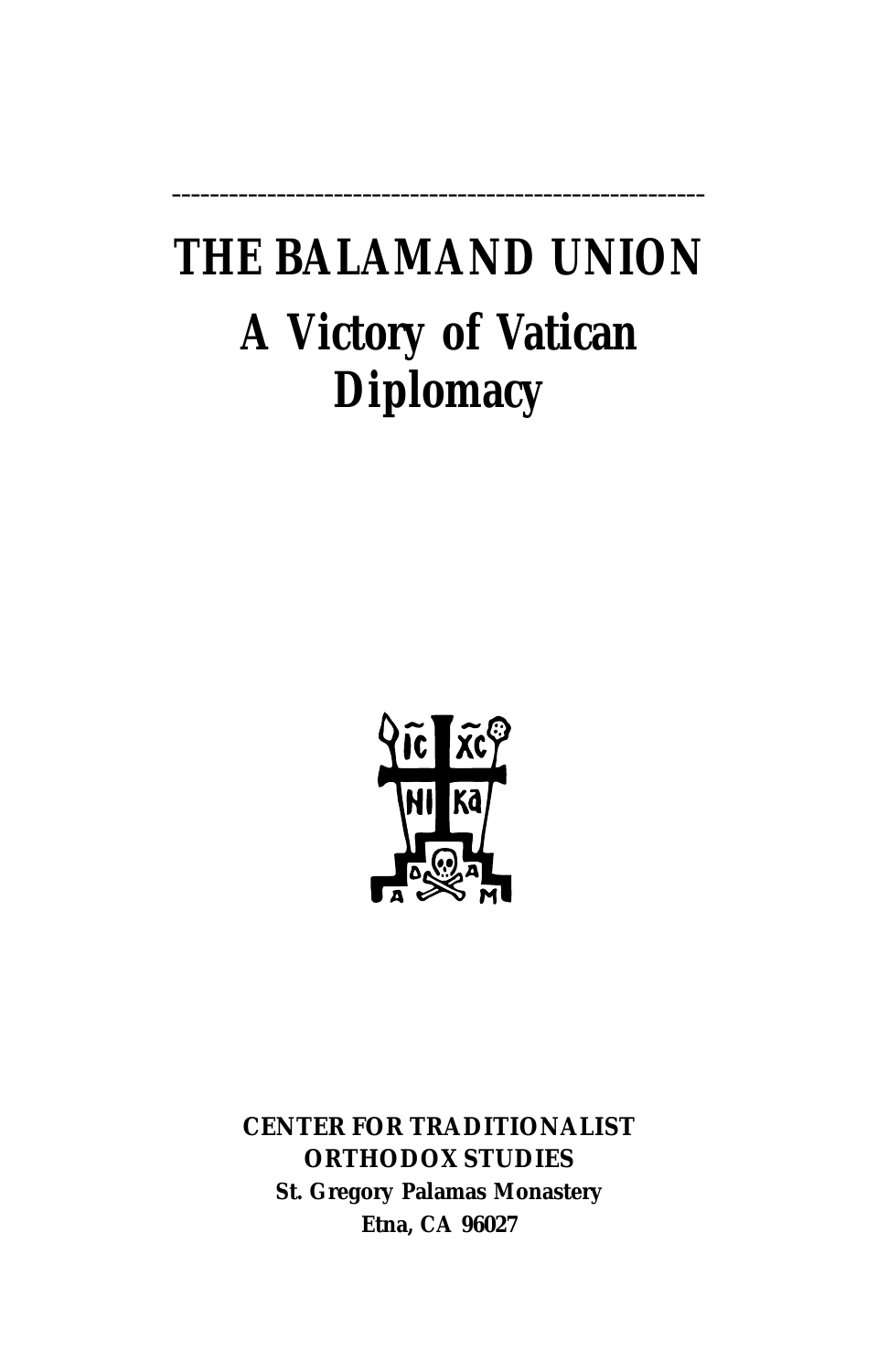# **THE UNION OF BALAMAND**<sup>1</sup>

**A Virtual "Triumph" of Vatican Diplomacy in the Orthodox-Catholic "Dialogue"**

**\_\_\_\_\_\_\_\_\_\_\_\_\_\_\_\_\_\_**

**Official Recognition by the Orthodox Ecumenists of Papism as a "Sister Church"**

In February of 1992, on account of the great disturbance caused to the Orthodox by the renewed activity of the Unia in Central and Eastern Europe and in the Balkans, a noted Professor at the University of Athens wrote:

"The present juncture…is truly a *God-given opportunity* to reexamine *the problem of the essence* (that is, *the ecclesial nature) of the 'Latin Church'—the Vatican*—, so that theological dialogue, if the Vatican still desires it, *might be evaluated anew.* We believe that…none of the leaders of the local Orthodox Churches would ever doubt that *the problem of the ecclesiastical character of the 'Roman Catholic Church,'*as well as theological dialogue with Rome, should be placed *on a secure footing*. And we must never allow an opportunity to be lost…. *Every withdrawal of the Orthodox amounts, then, to a crime.* Our activities are not only recorded in the pages of history, but will also be judged at the end of History *by the Lord of History,* Who is at the same time its Saviour and Judge....<sup>"2</sup>

<sup>1&</sup>lt;sub>Translated from the Greek periodical *Όρθόδοξος Ένημέρωσις*, published</sub> by the Holy Monastery of Saints Cyprian and Justina, Fili, Attica, Greece, No. 14 (July–September), 1993.

<sup>2</sup> Protopresbyter George Metallinos, "The Unia (Face and Façade)," in *The Unia: Yesterday and Today* [in Greek] (Athens: "Harmos" Publications, 1992), pp. 46–47 [emphasis ours].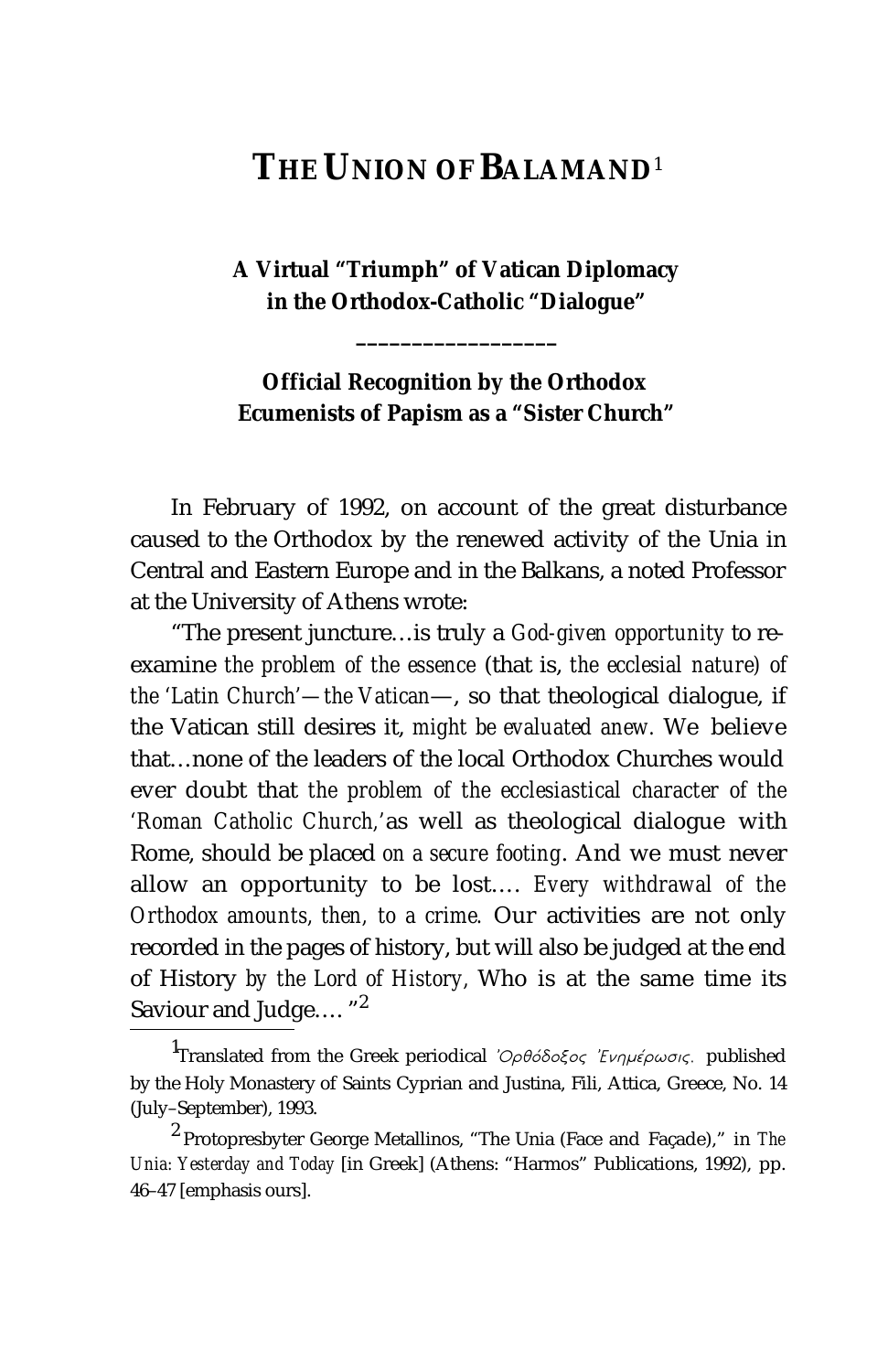—*Have* the Orthodox in fact taken advantage of this truly "Godgiven opportunity" provided by the debate over the Unia?

—*Have* they re-examined the essence, or ecclesial nature, of the Vatican and the ecclesiastical character of the "Roman Catholic Church"?

—*Have* they re-evaluated the theological dialogue with Rome and placed it on a secure footing?

—*Have* they avoided being subject to the charge of withdrawing from dialogue?

—*Have* they shown fear because of the accounting that they will give on the Day of Judgment?

Anyone who with attention, sobriety, objectivity, prayer and fear of God has followed the development of the so-called "Ecumenical Movement" (from 1920 and following), and especially of Roman/Papist Ecumenism (1962–1965/Second Vatican Council, etc.), as well as the corrosive and destructive impact of both on the theological and ecclesiological selfawareness of the Orthodox ecumenists, would be very hardpressed to detect even traces of hope for an affirmative answer to these questions, and, moreover, would scarcely be able to restrain himself from expressing perplexity at the "naïveté" of the learned and Reverend Professor, who otherwise commands respect in every way!

*Are we perhaps exaggerating?*

#### **1. The Union at Balamand, Lebanon**

In June (17–24) of this year, the 7th Plenary Session of the "Joint International Commission for Theological Dialogue" between Orthodox and Papists convened in Balamand, near Tripoli, North Lebanon, at the St. John of Damascus Orthodox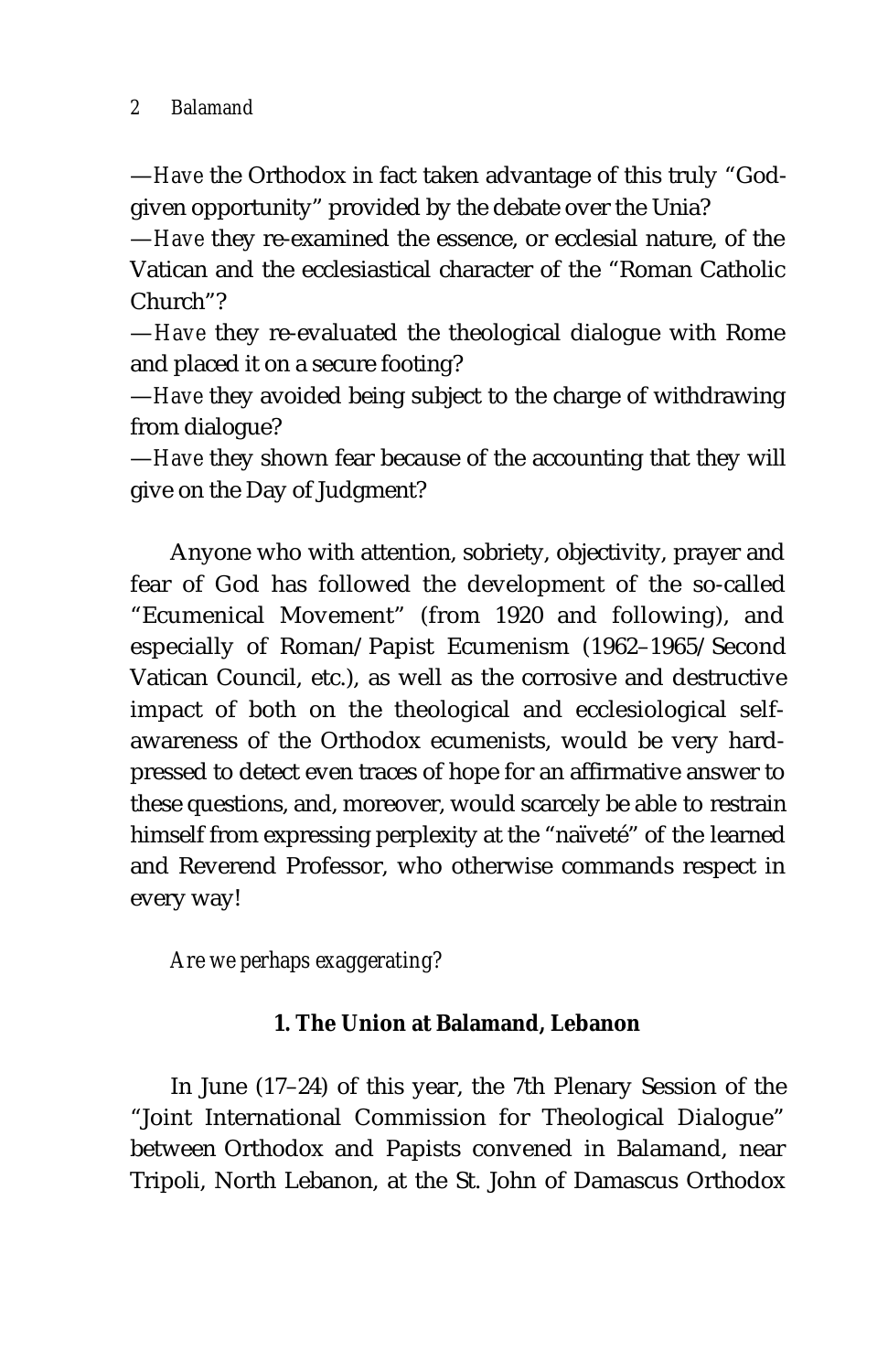Theological School, which is located near the Patriarchal Monastery of Our Lady of Balamand (12th century).

Twenty-four Papists and 13 Orthodox, representing only 9 of the 15 Orthodox Churches, took part in the sessions (**present**: Constantinople, Alexandria, Antioch, Russia, Romania, Cyprus, Poland, Albania, and Finland; **absent**: Jerusalem, Serbia, Bulgaria, Georgia, Greece, and the Czech and Slovak Republics). The copresidents were Archbishop Stylianos of Australia and Cardinal Edward Cassidy, and the joint secretaries were the ecumenist Metropolitan Spyridon of Italy, for the Orthodox, and Father Jozef Maj, for the Papists.<sup>3</sup>

The Joint Commission dealt with the theological and practical questions that have arisen because of the existence, as well as the pastoral activity, of the Uniate communities which have been recently revived in Central and Eastern Europe. To this end, the commission elaborated upon a text that had been prepared by a joint co-ordinating committee in June 1991, in Ariccia (Rome), with the title "The Unia, a Past Method of Union, and the Present Search for Full Communion,"<sup>4</sup> following the disputes about the

<sup>3</sup> **Sources**: (1) *Katholike,* no. 2705 (July 20, 1993), pp. 1–2, 3–4, and no. 2706 (July 27, 1993), p. 2; (2) *Irénikon* 66:2 (1993), pp. 210–215; (3) *Ecumenical Press Service,* no. 19 (93.07.02); (4) *Middle East Council of Churches News Report* 6:7–8 (July–August 1993), p. 2; (5) *Episkepsis,* no. 493 (June 30, 1993), pp. 11–12; (6) *Ekklesiastike Aletheia,* no. 366 (July 16–August 16, 1993), p. 9; (7) *One World*, no. 189 (October 1993), p. 25; (8) "Joint International Commission for Theological Dialogue between the Roman Catholic Church and the Orthodox Church: Seventh Plenary Session, Balamand School of Theology (Lebanon) June 17–24, 1993;" (9) Fr. John Romanides, "Agreement between the Orthodox and the Vatican: Balamand, Lebanon," 4 pp. (brief critical observations from his own historical and theological standpoint); (10) Metropolitan Christodoulos of Demetrias, "The Unia: 'Only an Outdated Method of Union'?" in *Peiraïke Ekklesia,* no. 32 [139] (October 1993), pp. 35–37.

<sup>4</sup> See *Episkepsis*, no. 464 (July 8, 1991), pp. 6–12: "Meeting of the Joint Coordinating Committee on Dialogue between the Orthodox and Roman Catholic Churches," and no. 465 (July 15, 1991), pp. 5–6; *Katholike,* no. 2618 (July 23, 1991), pp. 1–2: "The Critical Phase in Orthodox-Catholic Dialogue;" *He Kathemerine* (July 28, 1991), p. 10: "Rapprochement of the Two Churches;" *Ekklesiastike Aletheia*, no.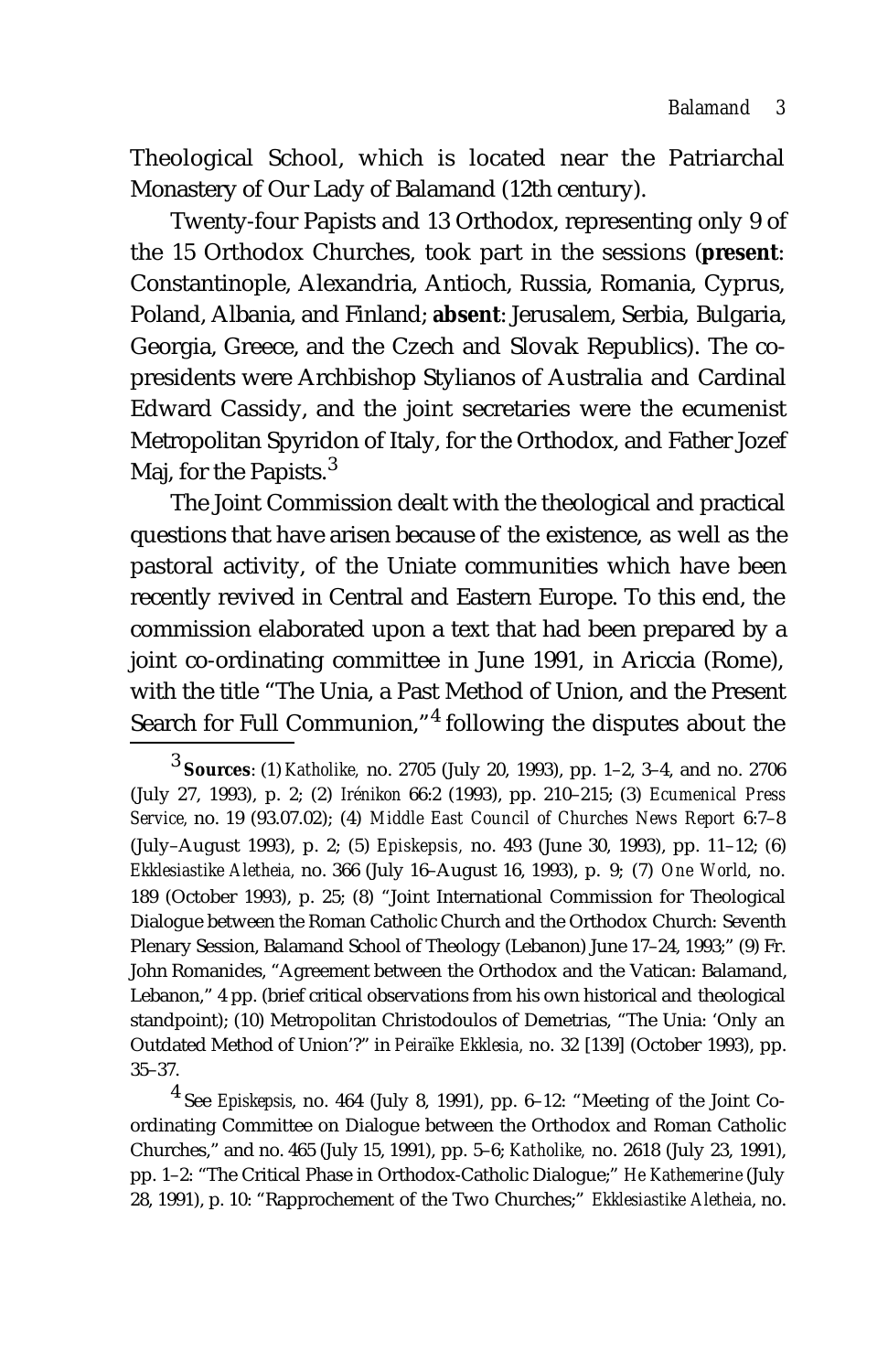Unia that had occurred earlier in Vienna (January 1990)<sup>5</sup> and in Freising (Munich) (June 1990). $^6$ 

The definitive text of Balamand, consisting of thirty-five paragraphs and occupying nearly five pages of A4 [standard European paper, slightly longer than the standard 8 1/2 x 11 American stationery], contains:

(a) an Introduction (§§ 1–5),

(b) an exposition of Ecclesiological Principles (§§ 6–18),

(c) a statement of Practical Rules (§§ 19–35),

and fulfills two goals: the *complete* overturning of Orthodox Patristic ecclesiology and the acceptance of a Papist interpretation of the so-called Uniate Churches, even though the Unia is rejected as a model and method for union that belongs to the past (a "bridge theology," a unifying "model"), a matter otherwise insignificant and innocuous for Rome, as long as she achieves more and realizes her age-old desires:

(1) full ecclesiological recognition for herself, on the part of the

333 (August 1–16, 1991), p. 8: "The Co-ordinating Committee on Dialogue;" *Ho Soter*, no. 1434 (October 9, 1991): "The Harsh Reality."

5 See *Orthodoxos Typos*, no. 872 (February 16, 1990), p. 4: "The Tool of the Unia is Rejected as a Model for the Union of the Churches" and no. 873 (February 23, 1990), p. 1: "Let the Unia be Abolished;" *Katholike*, no. 2553 (February 20, 1990), p. 1: "The Newly-established Joint Sub-Committee of Catholics and Orthodox Holds Discussions about Eastern Catholics;" *Ho Soter*, no. 1363 (March 7, 1990), p. 152: "Concerning the Unia;" Protopresbyter Theodore N. Zissis, *The Unia: Its Condemnation* [in Greek] (Thessaloniki: "Bryennios" Publications, 1993), pp. 22–26, 61–66.

6 See *Episkepsis*, no. 443 (July 15, 1990), pp. 12–15: "Meeting of the Joint Theological Commission on Dialogue between the Orthodox and Roman Catholic Churches (Freising, June 6–15);" *Ekklesiastike Aletheia,* no. 313 (July 16, 1990), pp. 1, 15: "The Unia is a Dominant Topic in Dialogues between Orthodoxy and Roman Catholicism;" *Katholike*, no. 2571 (July 10, 1990), p. 1: "The Problem of the 'Unia' is the Focal Point of Theological Dialogues between the Churches," no. 2571 (July 17, 1990), pp. 1–2: "A New Phase in Theological Dialogue Between the Catholic and Orthodox Churches," no. 2574 (July 31, 1990), p. 1: "Rejection of the Method, Respect for Persons" (an analysis of the Freising text), and no. 2576 (September 18, 1990), p. 3: "The 'Unia' etc. under the 'Microscope' of the Church's Radio Station;" Zissis, *op. cit.,* pp. 27–35, 67–71.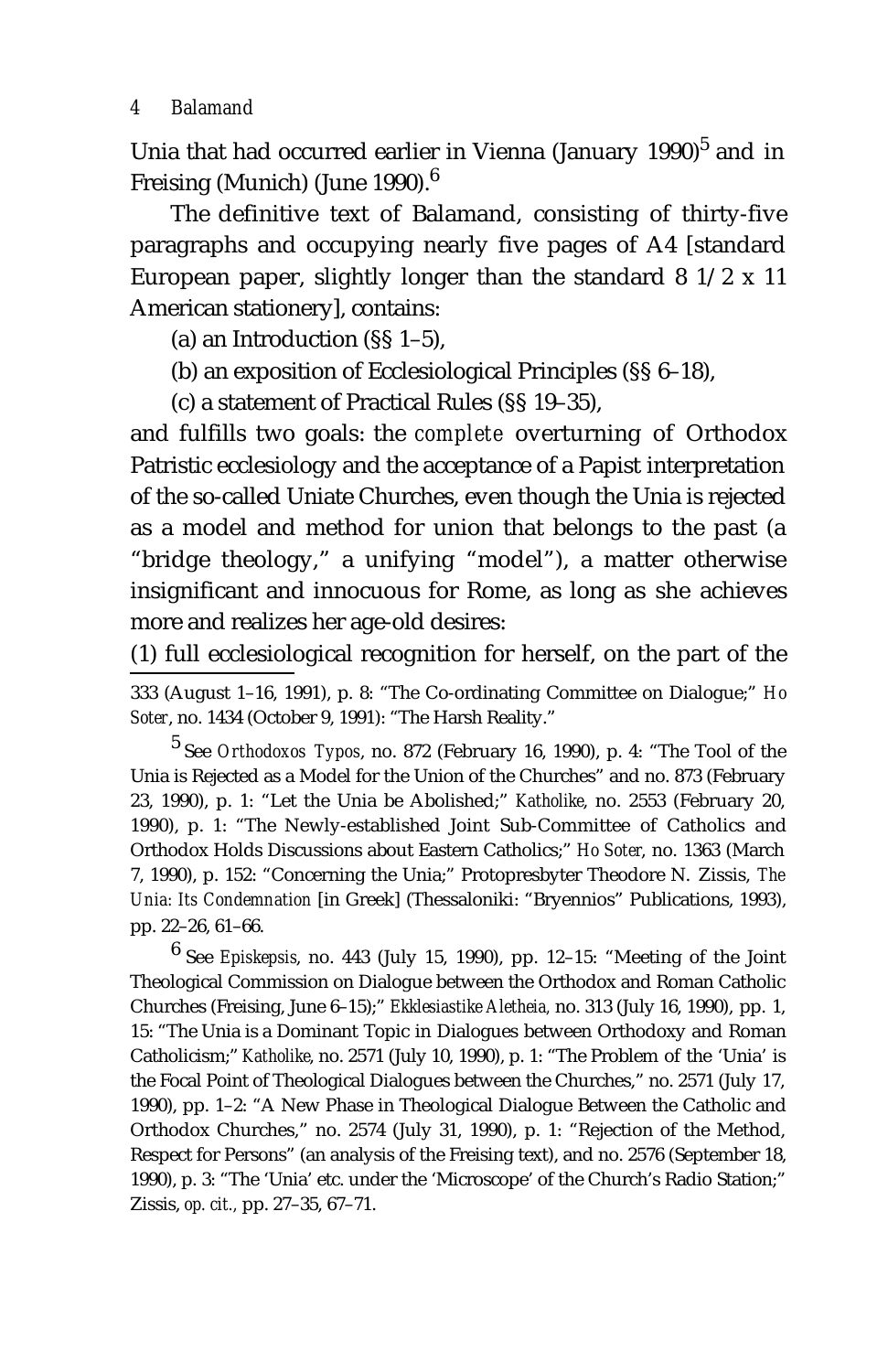Orthodox, as a "Sister Church;"

(2) recognition on the part of the Orthodox of the right of the Uniate communities to exist;

(3) the maintenance in force of the decrees of the Second Vatican Council concerning the "Eastern Churches;"<sup>7</sup> or rather, to be precise, a passing beyond the limits of those decrees.

#### **2. Anti-Orthodox Decisions at Balamand**

In concrete terms, through the approved text of the 7th Plenary Session at Balamand (apart from other absurdities), the following completely anti-Orthodox ideas are upheld:

*I. "Catholics and Orthodox…are once again discovering each other as Sister Churches" (§ 12) and "recognizing each other as Sister Churches" (§ 14)*. 8

The ecumenists, Orthodox and Papist alike, here explain the real meaning of the theology of "Sister Churches," which is certainly not understood as a polite expression, but as a fundamental ecumenist ecclesiological category or idiom.

Let us review certain of their statements in chronological order, statements which cannot be misinterpreted, since they speak for themselves.

# • **October 26, 1967. Patriarch Athenagoras to Pope Paul VI in St. Peter's Basilica in Rome:** "With such emotion we give You

<sup>7</sup> See the Decree of the Second Vatican Council, "On the Eastern Catholic Churches," vol. 5, pp. 109–127, in the edition published by "Grapheion Kalou Typou" (the Decree was approved by the plenary session of the Second Vatican Council on November 21, 1964 with 2110 votes for and 39 against. The title is taken from its first words "Orientalium Ecclesiarum" ["Of the Eastern Churches"]).

8 We have before us the Greek text, which is published in *Katholike* (no. 2705 [July 20, 1993], pp. 3–4).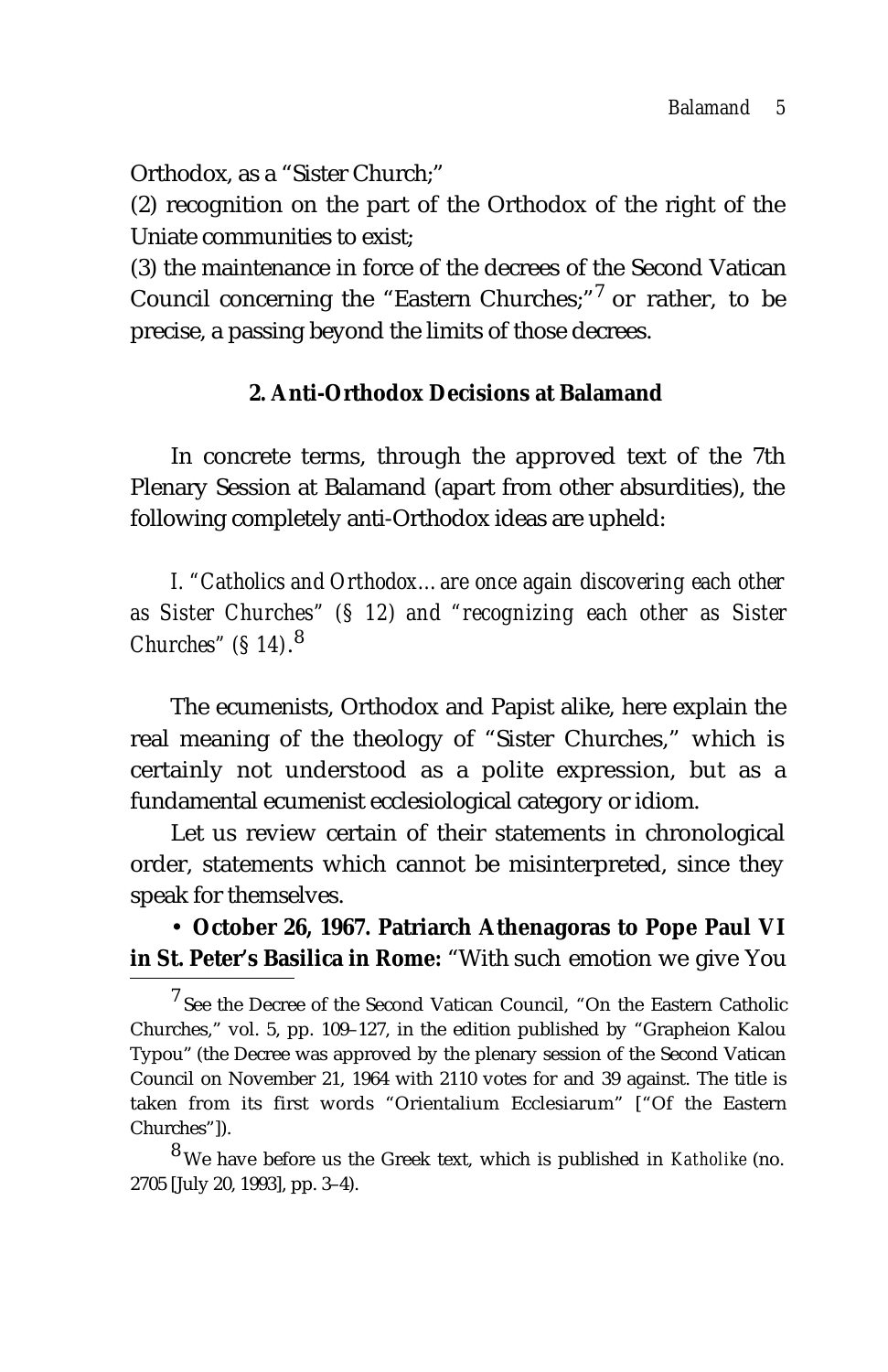the kiss of the love and peace of the Lord Jesus, and we offer You *our profound honor.* We are especially fortunate *to be doing this*, not simply and solely *to the honored Hierarch of Rome, bearer of apostolic grace and successor of a multitude of holy and wise men, who occupies this throne that is first in honor and rank in the company of Christian Churches throughout the world*… ."9

• **December 7, 1975**. **Patriarch Demetrios to Pope Paul VI on the tenth anniversary of the lifting of the anathemas**: "To Paul, the Most Blessed and Holy Pope of the Elder Rome, greetings in the Lord… . In this very Word of God, the Holy Church of Christ in Constantinople *embraces the Bishop of Rome and the Holy Church in Rome, in the incense, acceptable to the Lord, of the pentarchy of the One, Holy, Catholic and Apostolic Church,* in which the Bishop of Rome is defined as presiding in love and honor, ascribing all honor to Your Holiness, in accordance with that definition…. Sharing in such fraternal sentiments and edifying pronouncements with Your Holiness, *first in rank and honor in the universal Body of the Lord*, we greet You with a holy kiss… ."<sup>10</sup>

• **June 5, 1990**. **Father Demetrios Salachas, member of the Papist Commission on Catholic-Orthodox Dialogue**: "And the two Churches, as they engage in dialogue, *are conscious of their identity,* their ecclesial nature and their sacramental structure: the Catholic Church, as much as the Orthodox, *believes unswervingly and is profoundly aware* that they continue the undivided Church, that is, that *in them there subsists the One, Holy, Catholic and Apostolic Church*."<sup>11</sup>

• **June 29, 1990***.* **Metropolitan (now Patriarch) Bartholomew to Pope John Paul II at the Patronal Feast of Rome**: "It is commonly recognized today that 'the solutions of the future are

<sup>9</sup> Athanasios J. Delicostopoulos, *Outside the Walls: Athenagoras I the Œcumenical Patriarch* [in Greek] (Athens: n.p., 1988), p. 226.

<sup>10</sup>*Episkepsis*, no. 139 (January 13, 1976), pp. 13–15.

<sup>11</sup> *Katholike*, no. 2566 (June 5, 1990), p. 1: "The Tenth Anniversary of Dialogues between the Catholics and Orthodox."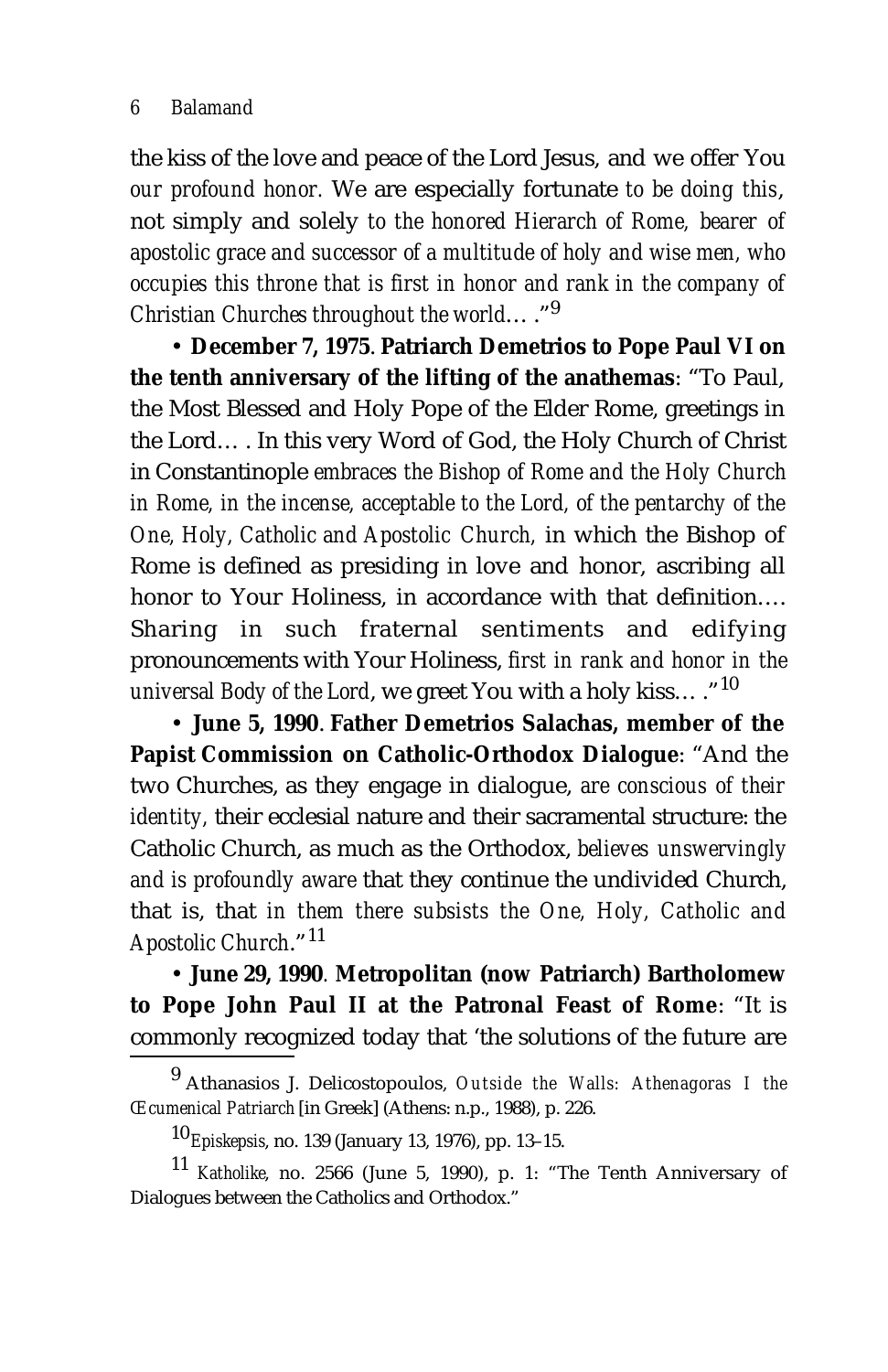found elsewhere': in the model of 'Sister Churches,' within the context of the eucharistic ecclesiology of communion."12

• **June 5, 1991***.* **Pope John Paul II in Bialystok, Poland**: "They [Orthodoxy and Papism] are Sister Churches, *not in the sense of a polite expression,* but in the sense of a *fundamental, ecumenical ecclesiological category*, on which the mutual relations of all Churches must be based."13

• **June 29, 1991**. **The same Bartholomew of Chalcedon to the same Pope, and again at the Patronal Feast of Rome**: With historic changes, especially in the last two years, "opportunities for coöperation have been created for the common witness and a deeper unity of *our Sister Churches*…. Your Holiness, on the occasion of the Patronal Feast of the Church of this historic city over which you gloriously preside, the delegation of the Œcumenical Patriarchate *congratulates Your Holiness and with You 'all that be in Rome, beloved of God, called to be saints'* and adds, with Paul: 'Grace to you and peace from God our Father, and the Lord Jesus Christ' (Romans 1:7)."<sup>14</sup>

• **December 5, 1992**. **Metropolitan Damaskenos of Switzerland, "Chief Secretary for the Preparation of the [socalled Eighth] Holy and Great Synod of the Orthodox Church"**: "What is missing [in the relations between Catholics and Orthodox] is an appropriate outlook, that is to say, the thing that would allow us to overcome our problems. This means that, as long as those participating in a dialogue of love and official

<sup>13</sup> *Episkepsis*, no. 465 (July 15, 1991), p. 7 (homily by the Pope in the Orthodox Cathedral in Bialystok, Poland, on June 5, 1991, at a special ecumenical ceremony) [emphasis ours].

<sup>14</sup>*Episkepsis*, no. 464 (July 1, 1991), pp. 4–5.

<sup>12</sup> *Episkepsis*, no. 443 (July 15, 1990), p. 4. • It is precisely *these* statements of the then Metropolitan of Chalcedon at Rome that were highlighted so sensationally on the first page of the official publication of the Papists in Greece: see *Katholike,* no. 2573 (July 24, 1990), Fr. Demetrios Salachas: "In the New Situation of the Churches in Eastern and Central Europe, the Model of 'Sister Churches' is the Only Solution to the Question of Union."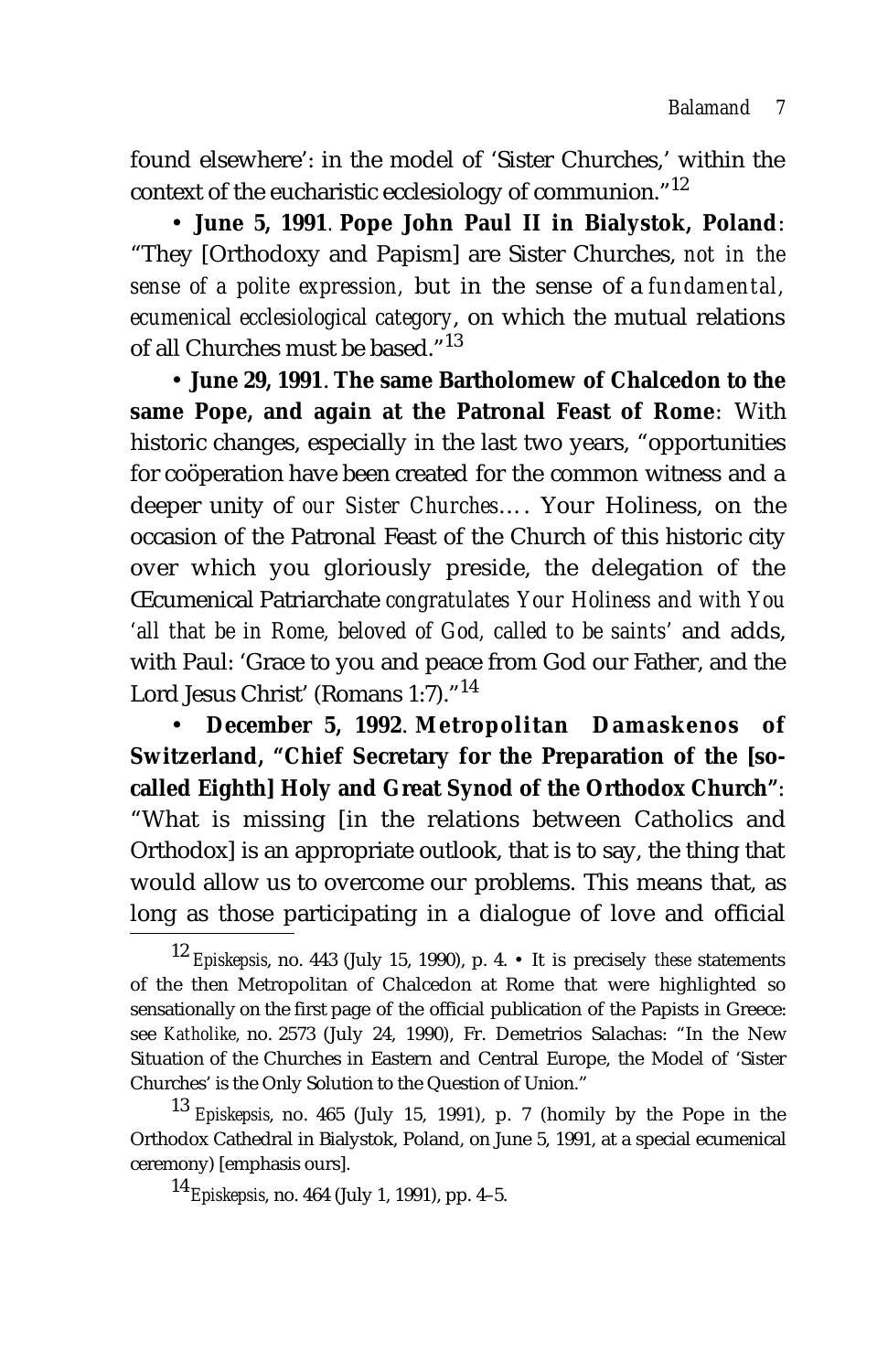theological dialogue discover once again *the truth that we are Sister Churches, as long as we are ready to recognize one another as 'Churches' in the full sense of the word 'Church,'* and as long as we mutually lift the Anathemas—then we shall, on such grounds, bring the theological and ecclesiological consequences of this discovery to bear on a local and global level. This, however, has not come to fruition."15

• **July 20, 1993**. **F a t h e r Demetrios Salachas, papal representative at Balamand**: "In reality 'Sister Churches' means a recognition of the ecclesial nature and sacramental structure of each church, in the sense that each, in and of itself, provides the means of grace and salvation."<sup>16</sup>

• Related to the theology of the "Sister Churches" and synonymous with it, but also elucidative of it, is the theology of the "*two lungs*" and the "*double tradition*" (Eastern and Roman/Latin), on the basis of which the Papists hold out vigorously against the abolition of the Unia.

—**December 7, 1991**. **The Pope, at an ecumenical ceremony in St. Peter's**: "Catholicism and Orthodoxy constitute in reality *the two lungs* of the Christian heritage of a United Europe."17

—**Cardinal Achilleo Silvestrini**, **president of the Sacred Congregation for the Oriental Catholic Churches:** "*The Church of Christ breathes with her two lungs, the Eastern and the Western*."<sup>18</sup>

<sup>16</sup> *Katholike,* no. 2705 (July 20, 1993), p. 2 (an analysis of the Balamand decision) [emphasis ours].

<sup>17</sup> *Katholike,* no. 2635 (January 7, 1992), p. 6. • These words were spoken during the extraordinary Synod of the Papist Bishops of Europe, in Rome, concerning which cf. footnotes 18, 30 and 53 of the present work.

<sup>15</sup> *Episkepsis*, no. 488 (January 31, 1993), pp. 11–12. A lecture by Metropolitan Damaskenos of Switzerland, given on December 5, 1992, with the title "The Claims of the Churches to Absoluteness and their Conceptions of Salvation," at an academic ceremony where he was awarded the "Abt Emmanuel Heufelder" prize for distinction in ecumenism at the Papist Monastery of Niederaltich (Benedictine Monks).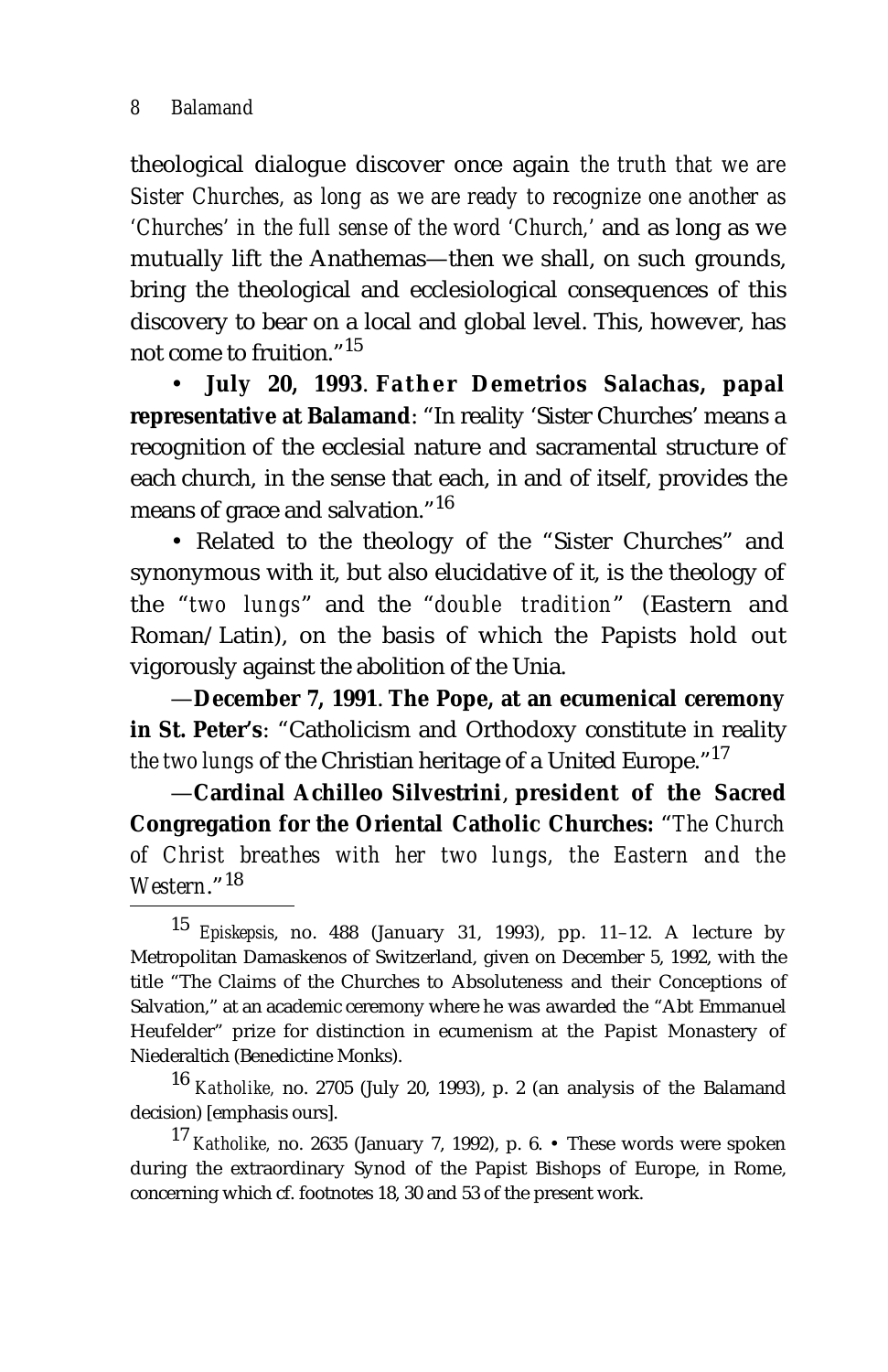—**December 1991**. **The same Cardinal Silvestrini at the Synod in Rome**: He chimed in with his homily, the subject of which was, "The Heritage of the Eastern Churches: an Essential Element in the Fullness of Christian Tradition," and put forth the reasons why "*he judged* the existence of Churches of the Eastern tradition within the Catholic Church *indispensable*."<sup>19</sup>

—**February 1993**. **Patriarch Bartholomew**: Orthodoxy and Papism "constitute the two lungs of the Body of Christ."<sup>20</sup>

• It is easy to understand how profoundly and swiftly the Orthodox ecumenists have been undermined, when one takes into account the fact that, until recently, they have upheld positions completely contrary to the articles of the "Balamand Union." The co-president of the Joint Commission of the 7th Plenary Session in Lebanon, Archbishop Stylianos of Australia, made the following claims in 1985 and 1987:

—*that* Rome "had dared to alter the common faith in crucial articles;"

—*that* "in a Church divided into Eastern and Western and whatever else, in a divided Christianity, the Pope *is not first among equals, nor even equal among equals,* … to the extent that the present Pope is *in schism and heresy;*"

—*that* "Papism introduced *unheard of heresies,* at various

<sup>18</sup> *Katholike,* no. 2643 (March 3, 1992), p. 1: "The Two Lungs of the Church of Christ." • These statements of Cardinal Silvestrini were made in a French periodical, where he acknowledged the *great concern* of his special Synod for the Eastern Catholics (Uniates): "The Orthodox Church reacts against them *en masse,* but we hope that these reactions will be diminished or obliterated with the mellowing of time and the mutual respect of Catholics and Orthodox"!

<sup>19</sup> *Katholike*, no. 2635 (January 7, 1992), p. 4: "Double Tradition is Indispensable in the Church." • *This* foregoing statement of Cardinal Silvestrini is a hermeneutical key to the "Balamand Union," as will become fully comprehensible from what follows.

<sup>20</sup> *The Orthodox Church* [OCA] (February 1993), p. 6. • Patriarch Bartholomew referred likewise to the "fundamental ecclesiological truth" of the "two lungs" in his address to Cardinal Edward Cassidy at the Patronal Feast of the Phanar on November 30, 1992 (see *Ekklesia*, no. 1 [January 1–15, 1993], p. 14).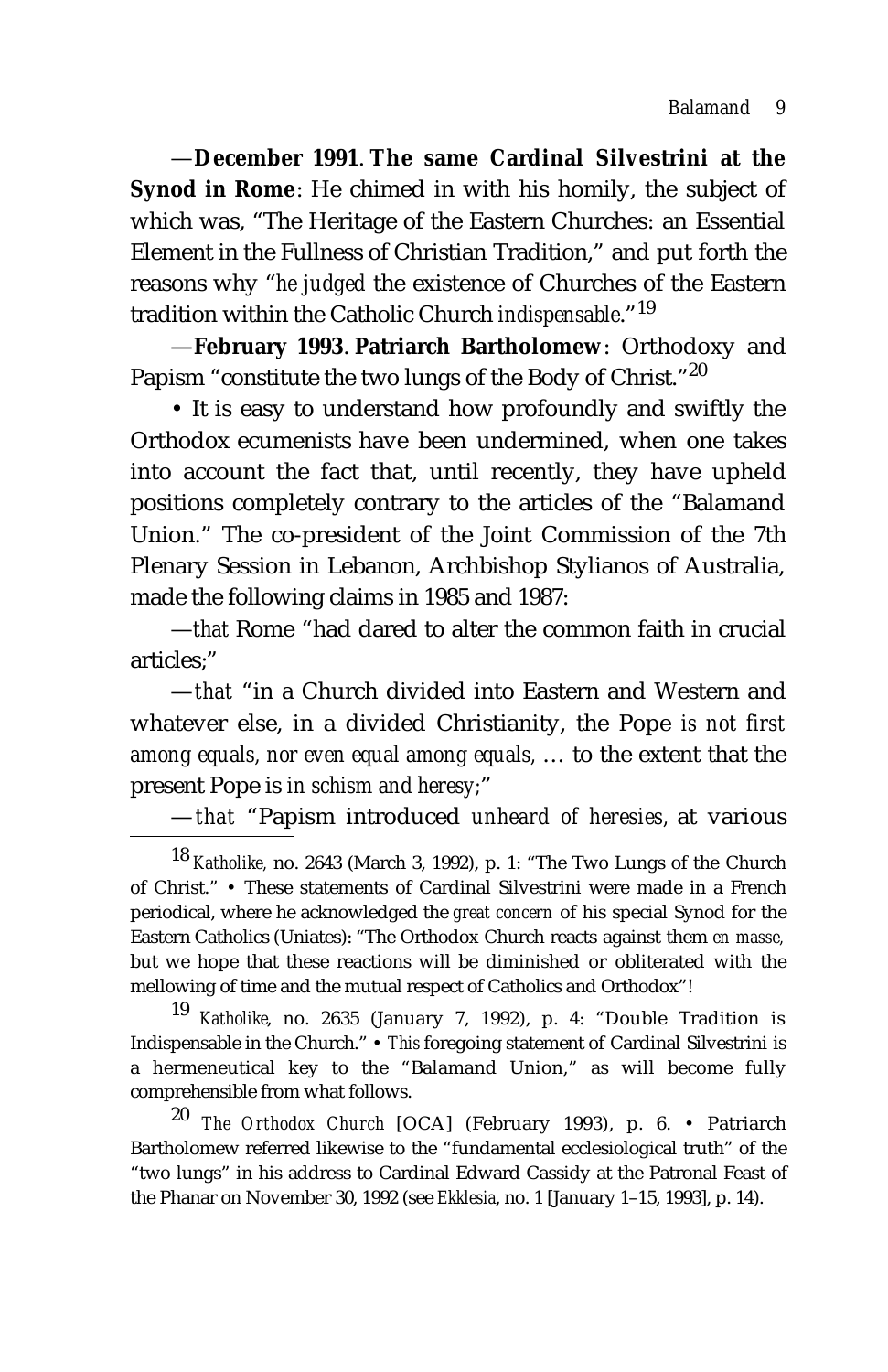times, into the Roman Catholic world;"

—*that* it is impossible "for us to consider the Roman Catholic Church *equal in status* to any autocephalous or local Orthodox Church whatsoever, or as a place *from which we can derive the gifts of the Holy Spirit and salvation*."<sup>21</sup>

*II. "On each side, it is acknowledged that what Christ has entrusted to His Church—profession of apostolic faith, participation in the same sacraments, and above all, the one priesthood celebrating the one sacrifice of Christ, the apostolic succession of bishops—cannot be considered the exclusive property of one of our Churches" (§ 13).*

*The Orthodox* ecumenists no longer believe in the soteriological and ecclesiological exclusivity of Orthodoxy as the One and Only Church of Christ, especially when we take into account the fact that in Vienna, in 1990, they agreed unanimously with the Papists on the following astounding point:

"*In no way should we espouse any kind of soteriological exclusivity,* nor should a narrow confessional interpretation be given to the expression *extra ecclesiam nulla salus* ("outside the Church there is no salvation"). Such soteriological exclusivity clashes with the ecclesiology of Sister Churches"! $^{22}$ 

*III. "All rebaptism is proscribed" (§ 13)*. 23

The "theology of return" *is rejected*, that is, the theology of calling the heterodox Papists into the One and Unique Baptism of

<sup>21</sup> *On the Margins of Dialogue (1980–1990)* [in Greek] (Athens: "Domos" Publications, 1991), pp. 37, 44, 158–159 [emphasis ours].

<sup>22</sup> Zissis, *The Unia, op. cit.,* p. 65 [emphasis ours].

<sup>23</sup> This clause, which comes exactly at the end of § 13 of the Balamand Text, is missing from the English text. *What does this mean?* But even if it is not in the definitive text, however, this exclusion of all "rebaptism" derives from the contents of § 13 of the Balamand Agreement and from the rejection on both sides of ecclesiological and soteriological exclusivity.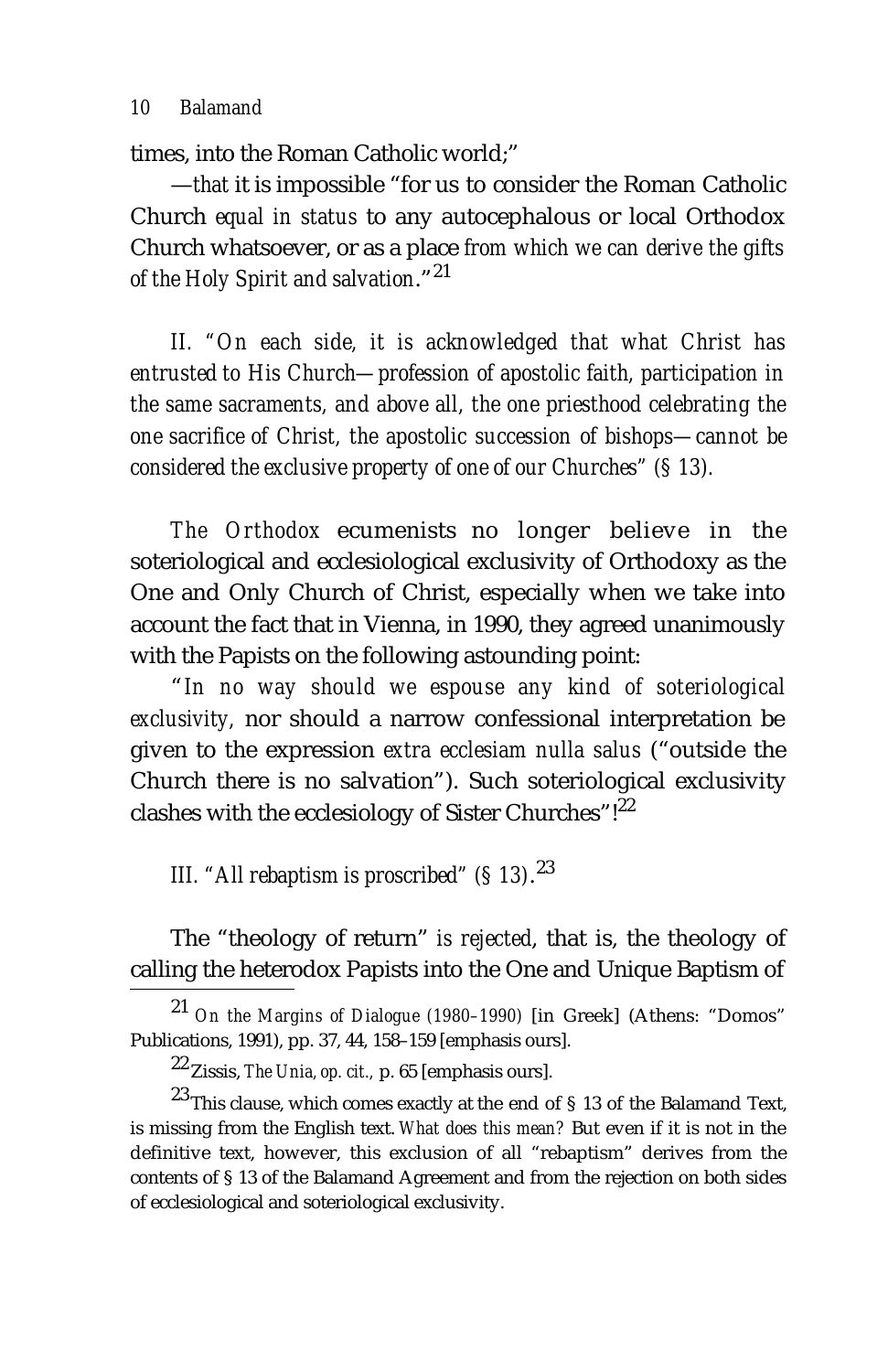Orthodoxy: "The new ecclesiological basis of communion, which the two Churches have embraced in their dialogue, *dictates that they both reject the 'theology of return*'."24

At the same time, however, the Orthodox ecumenists reject the very broad Patristic and Synodal consensus—which has expressed the self-conception of the Orthodox Church for almost ten centuries—, that the Latins are "*heretics*," "*unbaptized*," "*in need of Baptism*,"<sup>25</sup> and that "those who return from the Latins should be Baptized, *unquestionably, indispensably and necessarily*."<sup>26</sup>

25 See Protopresbyter George D. Metallinos, *I Believe in One Baptism* [in Greek] (Athens: n.p., 1983), pp. 37, 41; and *The Unia*, *op. cit.*, pp. 45–46, where the author notes that Franco–Papism was condemned by two Œcumenical Synods: the eighth, in the time of St. Photios the Great, and the ninth (14th century), in the time of St. Gregory Palamas and the hesychastic Synods. • See also: Archimandrite Basil (Karagiannis), "Is the Synod in Constantinople of 879–880 an Œcumenical Synod?," *Apostolos Barnabas* (Cyprus), no. 10 (October 1991), pp. 307–319; Protopresbyter John Romanides, *Dogmatic and Credal Theology of the Orthodox Catholic Church* (Thessaloniki: P. Pournaras Publications, 1981–1982), vol. I, pp. 342–378 ("The Condemnation by the Eighth Œcumenical Synod of the Heresy of the Franco-Latins Concerning the Procession of the Holy Spirit"), vol. II, pp. 164–187 ("The Eighth Œcumenical Synod in Constantinople: 879–880"), pp. 226–342 ("The Synods in Constantinople of 1341, 1347 and 1351).

26 Athanasios Parios, *That Those Returning from the Latins…and Epitome…of the Divine Dogmas of the Faith…* (Leipzig, 1806) (extracts from Monk Theodoritos Hagioritis, *Monasticism and Heresy* [in Greek] [Athens: n.p., 1977], p. 263ff. [emphasis ours]). • For a very profound and readable historical, theological, and canonical presentation of the question at issue, and in general of the Orthodox view of the nature of the Church, Mysteries and Grace outside the Church, see *The Unity of the Church and the World Conference of Christian Communities* (Montreal: Monastery Press, 1975), pp. 26–68, by the new Hieromartyr Hilarion (Troitsky [† 1929]). This volume, which we warmly recommend to our readers, is a treatise in the form of a letter, dated January 18, 1917, by the then Archimandrite and Professor of the Theological Academy of Moscow, and subsequently Archbishop, Hilarion to the American Protestant Mr. Robert Gardiner, secretary of the nascent "World Council of Christian Communities" (a precursor of the World Council of Churches).

<sup>24</sup>*Katholike,* no. 2705 (July 20, 1993), p. 2.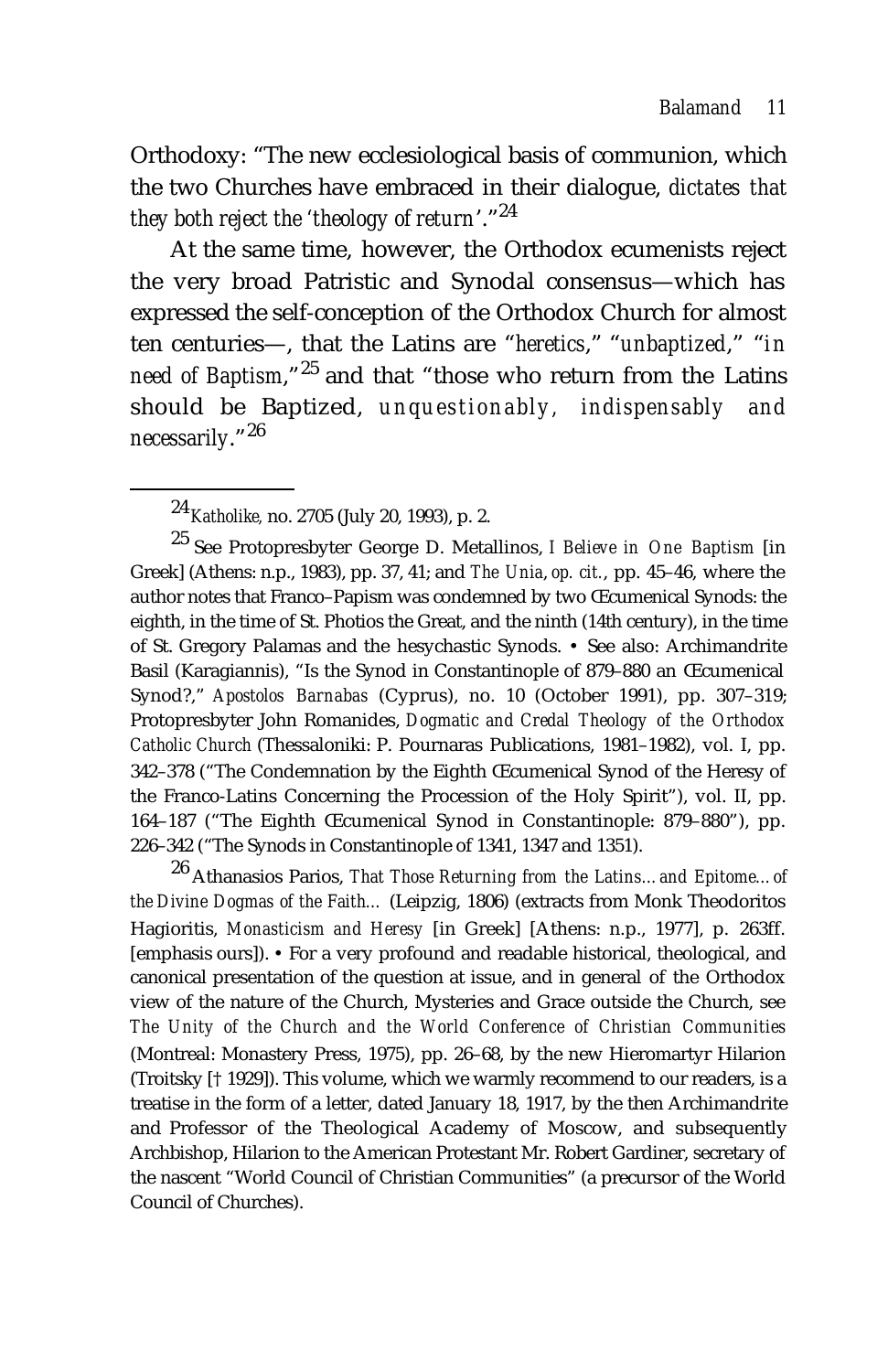#### *Ecclesiological schizophrenia*

The declaration of the foregoing principles (§§ I, II, III) has been called *the most important aspect of the Balamand Agreement,* since the "mutual recognition of the apostolicity and ecclesiological and sacramental structure of the two Churches makes them in reality 'Sister Churches,' in spite of the dogmatic differences that still exist and which do not permit their full canonical communion."27

We consider it necessary to underscore the *ecclesiological schizophrenia* of this view and its obvious *dogmatic syncretism:* according to the Orthodox ecumenists, it is possible for there to be a difference of faith between two Christian communities—that is, they can have different teachings about the Holy Trinity, the Church and salvation, as, for example, is the case between Orthodox and Papists (the *Filioque,* Papal primacy, Papal infallibility, sprinkling, Mariolatry, created Grace, etc.)—without this divergence indicating any compromise with regard to the catholicity of the Faith, without it having any ecclesiological or soteriological repercussions, while at the same time the two Christian communities have all "that Christ entrusted to His Church," and yet do not have full communion in the Mysteries (*communicatio in sacris*)!

And yet only the institution of the Papacy, considered a dogma of faith among Latins, is crucial for soteriology: "*If someone is not faithful to the Pope, it cannot be thought that he is faithful to Christ*"! (Papal Encyclical of 1943, "Mystici corporis Christi"). $28$ 

And yet the *Filioque,* this central touchstone of the differences between Orthodoxy and Papism, as it has been very

<sup>27</sup> *Katholike*, no. 2705 (July 20, 1993), p. 4, § 5: "A new Theological Scrutiny of the Relations between the Two Churches" ("Notes on the Text" by Fr. Demetrios Salachas) [emphasis ours].

<sup>28</sup> Archimandrite Spyridon E. Bilalis, *Orthodoxy and Papism* [in Greek], vol. I (Athens: "Orthodoxos Typos" Publications, 1969), p. 52.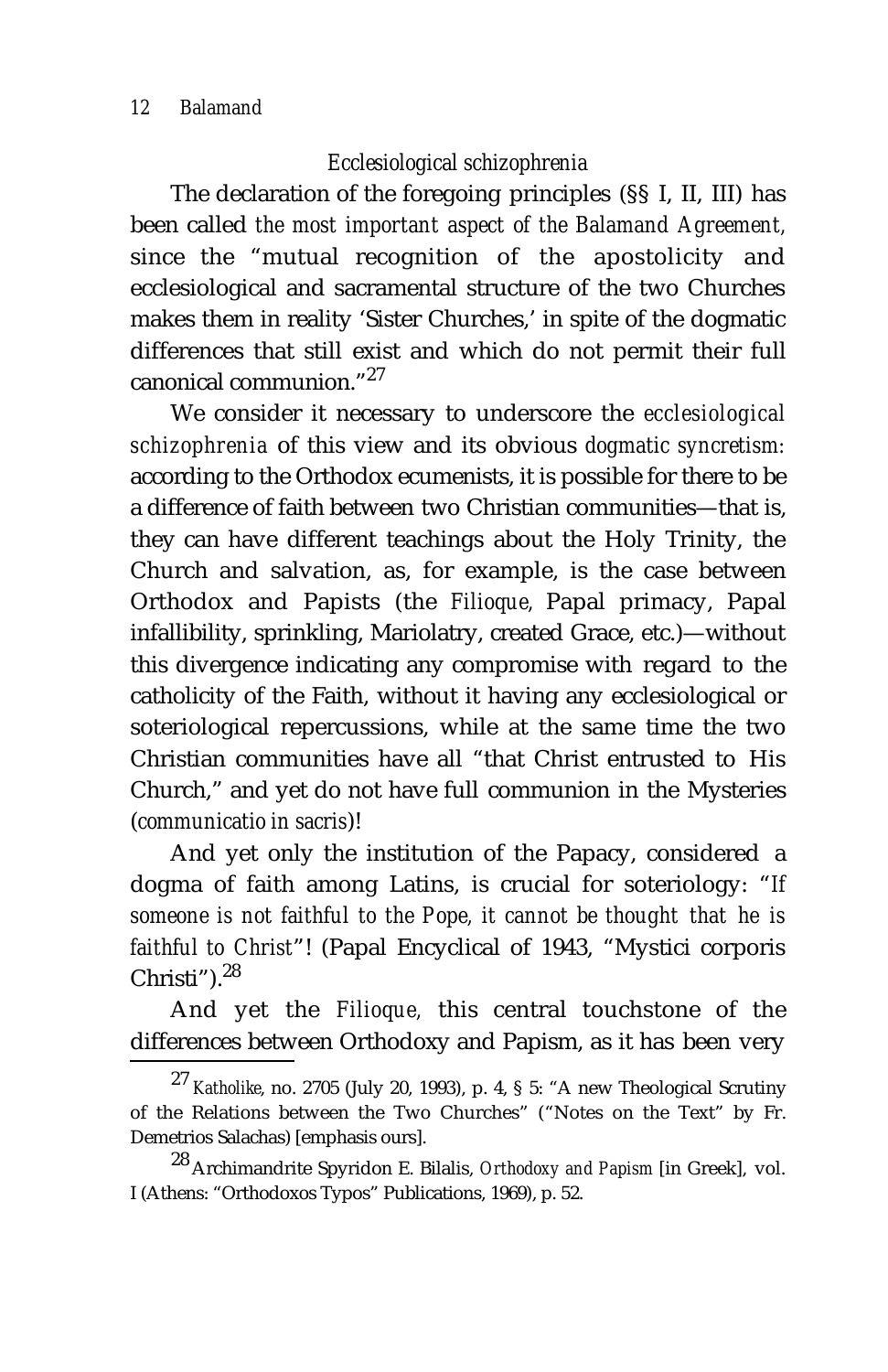correctly observed, "completely colors ecclesiology, sacramental theology and eschatology, and everything in the Church."<sup>29</sup>

From an Orthodox point of view, this issue is very clear and does not admit of any pettifogging interpretation: the acceptance of the theology of "Sister Churches" and the rejection of ecclesiological and soteriological exclusivity straightforwardly indicates an acceptance of the notorious Protestant "Branch Theory," which is "unacceptable to the Orthodox,"<sup>30</sup> who believe that they constitute the One (and Only), Holy, Catholic and Apostolic Church.

*IV. The so-called Oriental Catholic Churches [the Joint Commission carefully avoided the apparently problematic term "Uniate Churches"] are a "part of the Catholic Communion" and "have the right to exist and to respond to the spiritual needs of their faithful" (§ 3).*

This declaration indicates that the Orthodox Church *"recognizes the Catholic Church in her entirety as a Sister Church, and indirectly recognizes also the Oriental Catholic Churches,"*31 and consequently the Uniate Churches are now "Sister Churches" in the full sense of the term!

That is to say, the Uniates emerged from the "Balamand Union" *with greater rights to existence and activity than those that were foreseen by the decree "Orientalium ecclesiarum"* of Vatican II, insofar as they will exist with the approval of the Orthodox and will be considered "Sister Churches"!

*What a fall!*…

*The unanswered questions posed by the Balamand "recognition" of*

<sup>29</sup> Archbishop Stylianos, *op. cit.*, p. 50.

<sup>30</sup> Metropolitan Christodoulos, "The Unia," p. 36.

<sup>31</sup> *Katholike*, no. 2705 (July 20, 1993), p. 4, § 7: "The Right of the Oriental Catholic Churches to Exist for the Pastoral Care of their Faithful" ("Notes on the Text" by Fr. Demetrios Salachas) [emphasis ours].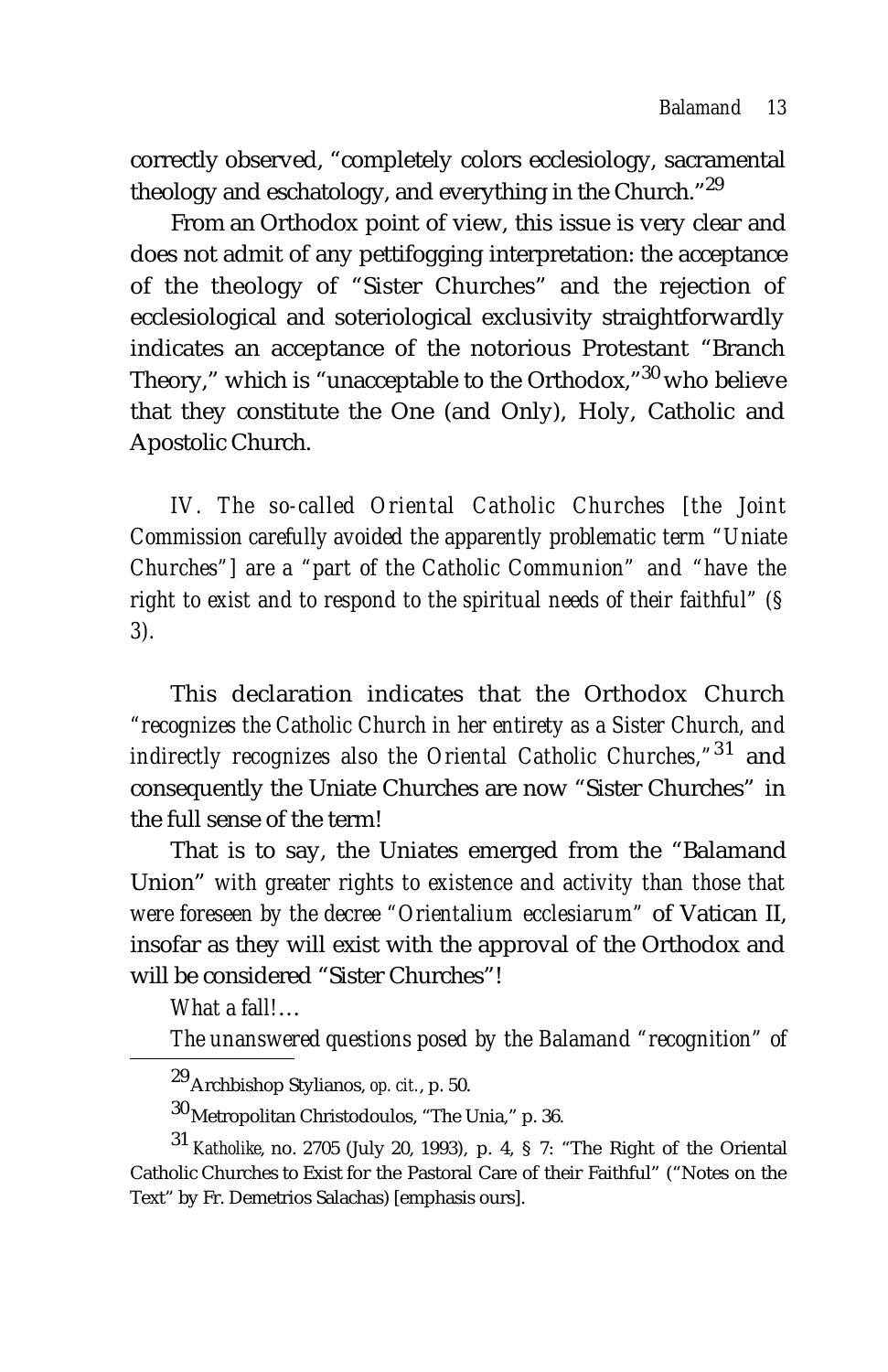#### *the Uniates are very peculiar:*

"How, indeed, will Uniates exist without the Unia? And if the Unia is condemned as a method of union, in what capacity can it be justified? How can the existence of Uniate Churches in Orthodox countries not contribute to the exercise of proselytism at the expense of the Orthodox?"32

How, that is to say, can we ignore or pass over the undeniable truth that the Unia is not expressed only in activities characteristic of militant proselytism—with force and the "enticement of charity"—, but also in activities of an indirect or "benign" character—with the use of Orthodox attire, *typica,* vestments, architecture, iconography, psalmody, etc., which belong exclusively to the Orthodox and consequently mislead and confuse the Orthodox multitudes?

Moreover, we should not ignore the fact that the way has been paved by the Phanar for the recognition of the Uniates despite a previous Pan-Orthodox rejection of such—, and in a wholly official way at that, foregoing or forestalling the consent of the Orthodox as a whole.

At the Synod of the Catholic Bishops of Europe (Rome, November 28–December 14, 1991) the representative of Constantinople, Metropolitan Spyridon of Italy, *proclaimed* the right of the Uniates to exist,  $33$  and in addition, at the Phanar in March 1992, in response to a related question from a French Catholic journalist, Patriarch Bartholomew categorically declared that he *most assuredly* recognized the right of the Uniates to exist,<sup>34</sup> while in May, 1992, Constantinople sent her representative to a Ukrainian Synod of Uniate Bishops in Ukraine, who in deed and in word trumpeted both the right of the Uniates

<sup>32</sup> Metropolitan Christodoulos, "The Unia," p. 36.

<sup>33</sup>*Katholike*, no. 2635 (January 7, 1992), p. 4.

<sup>34</sup> *Katholike*, no. 2651 (May 5, 1992), pp. 1–2: "There is No Frenzy Against Catholics in Constantinople" (interview with Patriarch Bartholomew in the French Papist newspaper of Paris, *La Croix*).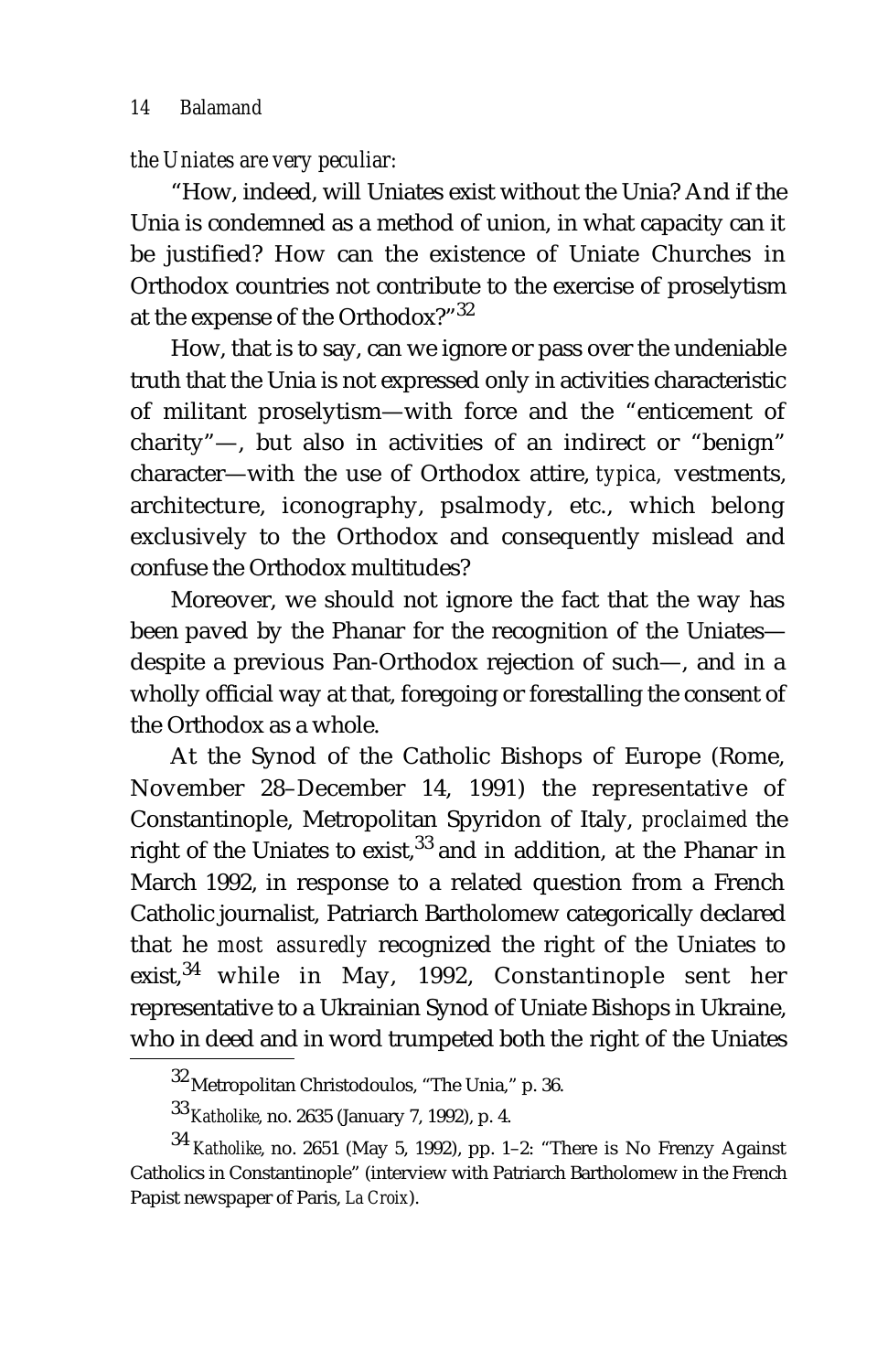to exist and their full ecclesial validity, as well as the equal status of Uniates and Orthodox...!<sup>35</sup>

*V. The so-called Oriental Churches, i.e., the Uniates, "should be fully incorporated… into the dialogue of love…, and should also enter into theological dialogue with all of the functional rights that accrue thereto" (§§ 16, 34).*

The acceptance by the Orthodox of this position, as well as the preceding one, betokens a *complete denial* of the very strict stance of the so-called Third Pan-Orthodox Consultation (Rhodes, November 1–15, 1964), which severely censured the decree of Vatican II concerning "The Oriental Churches" and made the abolition of the Uniate communities an indispensable stipulation for beginning dialogue:

"*It demanded the total removal from Orthodox countries of all Uniate agents and Vatican propagandists, before dialogue could begin, and the subordination and incorporation of the so-called Uniate Churches into the Church of Rome," because "the Unia and dialogue are simultaneously incompatible.*"36

*But eventually there was a complete capitulation* by the Orthodox with regard to their original demand that the Uniates not participate on the Papal commission to the dialogues (Rhodes 1980), $37$  so that out of their "magnanimity," the Orthodox accepted them by *oikonomia,* inasmuch as the Uniate question remained open to discussion at the time:

<sup>35</sup> See more details in section 3 of the present work, "Are We Perhaps Exaggerating?"

<sup>36</sup> J.N. Karmiris, *Dogmatic and Credal Statements of the Orthodox Catholic Church*, vol. II (Graz, Austria: Akademische Druck u. Verlagsanstalt, 1968), pp. 1007–1008 [emphasis ours].

<sup>37</sup> See Zissis, *op. cit.*, p. 44; Constantine P. Kotsiopoulos, *The Unia in Greek Theological Bibliography* [in Greek] (Thessaloniki: "Bryennios" Publications, 1993), pp. 60–62.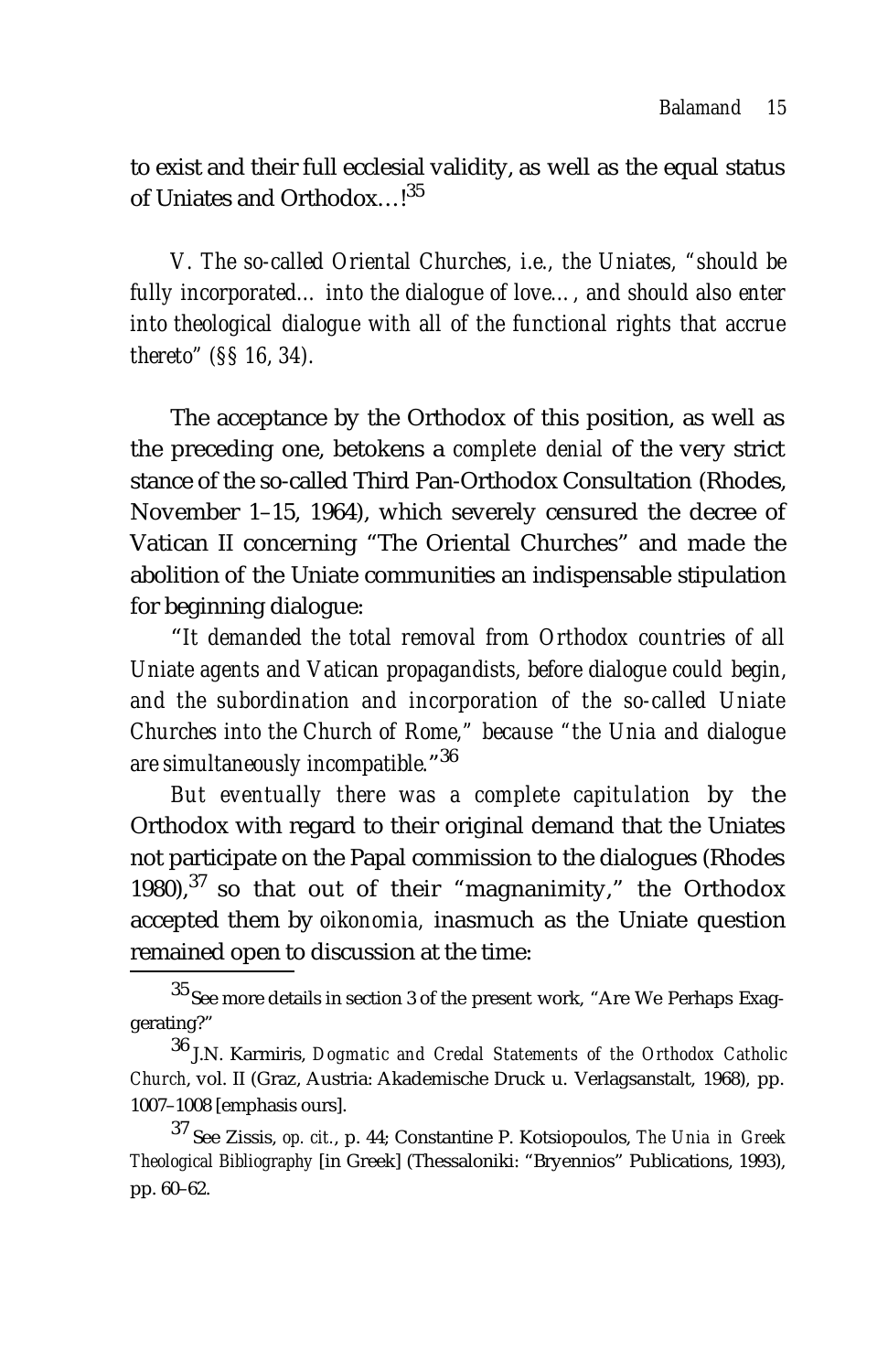"When the list of the names of Roman Catholics who would participate in theological dialogue was being prepared, *Rome was especially requested not to include Uniates among her representatives. Unfortunately, among the twenty-eight representatives of Rome, eight were Uniates.* When they came to Patmos and Rhodes, *a tremendous dispute was created* in an electrified atmosphere, and the dialogues were in danger of being shipwrecked at their inception, as a result of the carelessness and obtuseness of Rome. Eventually the magnanimity of the Orthodox saved the dialogues… ."38

*In the present instance, the triumph of Vatican diplomacy has reached its zenith,* when we take into account the fact that today even committed ecumenists, Orthodox and Papists, strongly and fervently support the full abolition of the Unia, propose ways and methods for this, and urge the Pope to undertake its abolition with "*boldness, imagination and good will*"!<sup>39</sup>

*VI. The local Orthodox and Catholic pastors are asked to avoid misunderstandings and suspicions, to organize their pastoral activities jointly, to consult, communicate and work with each other, respecting each other's authority, which was given to them by the Holy Spirit, and to take turns in using common places of worship (§§ 24, 29, 28).*

Complete, *de facto* dogmatic minimalism, syncretism and the abrogation of the sacred canonical law of Holy Orthodoxy! An implementation of the ecumenist Patriarchal Encyclical of 1920 in its most perfect form…!<sup>40</sup>

<sup>38</sup> Archbishop Stylianos, *op.cit.*, p. 46 [emphasis ours].

<sup>39</sup> See Evangelos Theodorou (*Emeritus* Professor at the University of Athens), "Boldness, Imagination and Good Will are Required," *Ekklesia*, no. 6 (April 1–15, 1993), pp. 180ff (preceding and following this article are a number of very illuminating articles about the expansionist "*Ostpolitik* of the Vatican").

<sup>40 &</sup>quot;Synodal Encyclical of the Church of Constantinople to the Churches of Christ Everywhere" (January 1920), in Karmiris, *op.cit.*, pp. 957–960.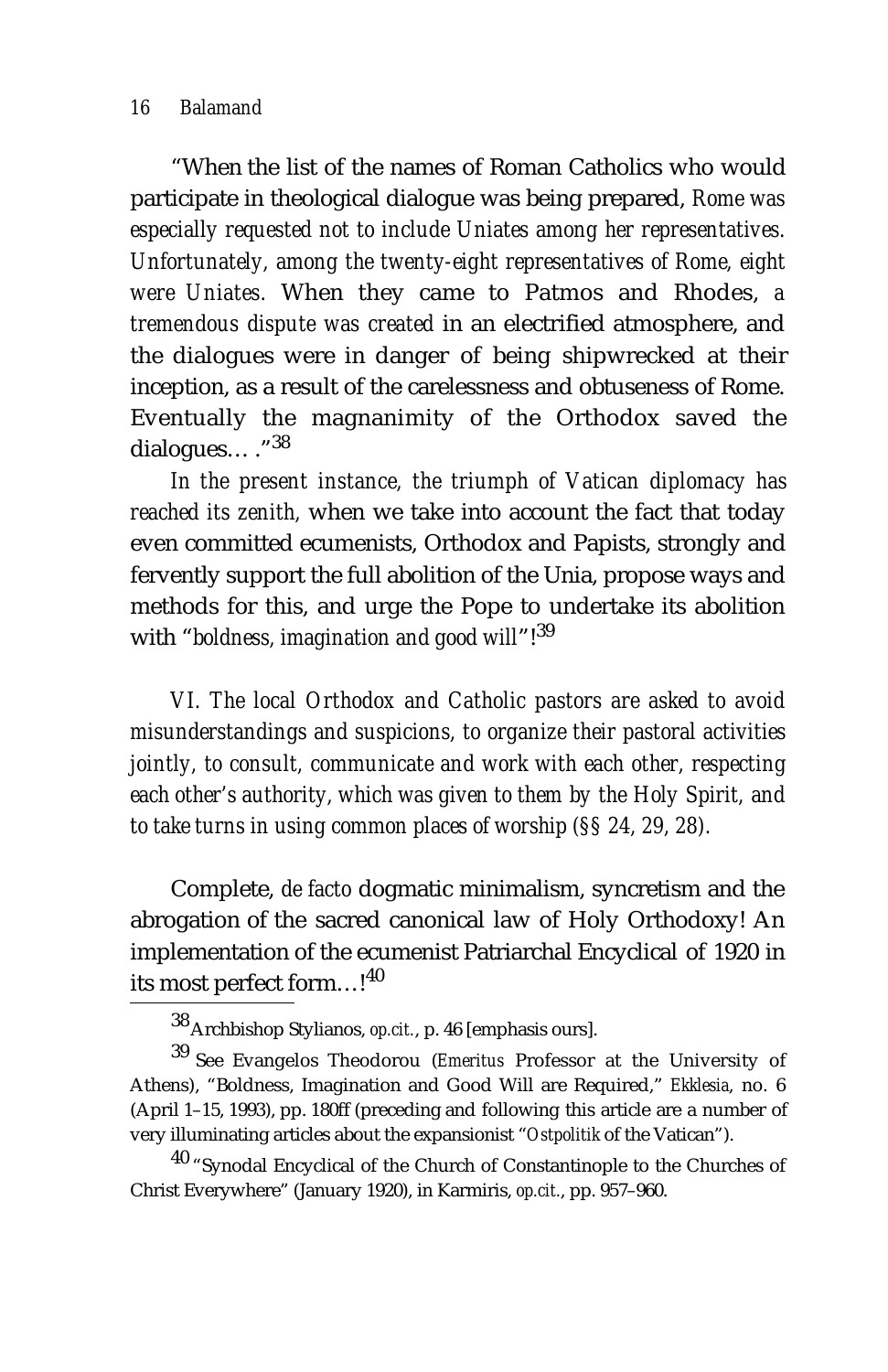We should note at this point, in order clearly to portray the triumph of the Papists at Balamand, that all of these "guide-lines" for coöperation are purely of Vatican provenance, and have been included as a whole in the "New Guide-lines of the Vatican to the Bishops of Eastern Europe," which were issued exactly a year before (June 1, 1992),  $41$  and in part in the "Manual for the Application of the Principles and Regulations Concerning Ecumenism" from the Vatican (June 8, 1993). $42$ 

The lamentable thing is that the Orthodox ecumenists, particularly in the present case, are not "dependent" only on Rome, but also on Geneva, the theological "line" of which they accept within the spirit of so-called "ecumenical rapprochement," as is further demonstrated by the "Inter-Christian Conference" organized by the World Council of Churches on the subject of the Unia (Geneva, June 30–July 6, 1992, with two proposals by Professors Vlasios Pheidas and Herman Koltz). This Conference:

—*hammered out* a report with sixteen concrete proposals for solving the problem of the Unia, which was presented to the Central Committee of the W.C.C. (Geneva, August 21–28, 1992) and at the 10th General Assembly of the Conference of European Churches (Prague, September 1–9, 1992);

—*adopted* the resolution of the Joint Theological Commission in Freising (1990) and Ariccia (1991);

—*declared* that the Unia had failed as a "model of unity;" and finally,

—*observed* that "the sought-after union of Orthodox and Roman Catholics *should* be constructed on the basis of the

41 See *Ekklesiastike Aletheia*, no. 350 (September 1–16, 1992); *Katholike*, no. 2662 (July 21, 1992), pp. 1–2, and no. 2663 (July 28, 1992), pp. 1–2: "Rome on the Behavior of Catholics towards Orthodox in the European Community" (the full text: Introduction, General Principles, Practical Guide-lines).

<sup>42</sup> *Episkepsis*, no. 493 (June 30, 1993), pp. 12–18: "Meeting of the Delegates of the Ecumenical Commissions of the Episcopal Assemblies and Synods of the Roman Catholic Church;" *Katholike*, no. 2708 (September 28, 1993), p. 4: "The Catholic Church in More Recent Ecumenism."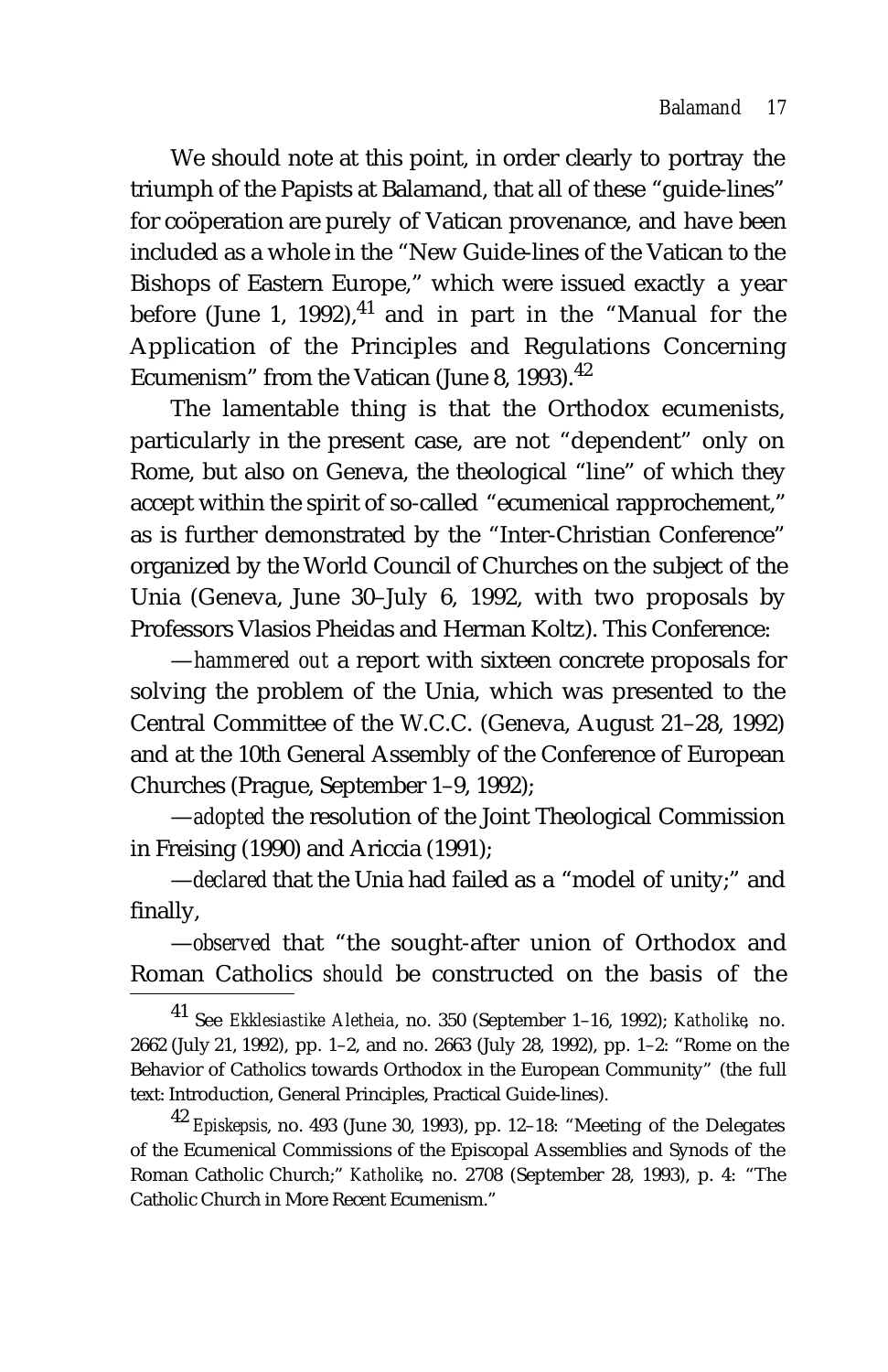principle of 'Sister Churches,'" since "this ecclesiology presupposes the mutual recognition of the ecclesiastical substance of the Churches in dialogue and avoids any attempt by one Church to entice [into its ranks] individuals or groups who belong to the other Church, as well as antagonism in the area of mission and Christian witness."<sup>43</sup>

*The conclusion is easily drawn:*

Rome decides; Geneva approves; the Phanar subscribes…: the three centers of dogmatic syncretism are walking hand-inhand….

*VII. Special attention should be given on both sides to the preparation and education of future priests with regard to this "new ecclesiology,"*44 *so that they may "be informed of the apostolic succession of the other Church and the authenticity of its sacramental life," and so that "the use of history in a polemical manner" may be avoided" (§ 30).*

Yet another step down the ladder of concessions….

The Pope sometimes expresses repentance and asks for forgiveness *in a general and vague manner,* strictly in a "collectivist" context, which is consequently insignificant, since concrete events and the real culprits are not mentioned.

The Orthodox ecumenists now come along and *subscribe to the eradication of the criminal history of the Vatican and the Unia,* accepting the *Papist myth* about a supposed "purging of memory" on both sides, a "misunderstanding of motives," an "equal weight of responsibilities," a "common responsibility" for

<sup>43</sup> *Enimerosis*, E-1992/7, pp. 5–7: "The Unia, Topic of the Inter-Christian Conference in Geneva," and E-1992/8, pp. 1–4: "The 44th Session of the Central Committee of the W.C.C.;" *Episkepsis*, no. 481 (July 31, 1992), pp. 14–15, and no. 482 (August 31, 1992), pp. 9–12.

<sup>44</sup>*Katholike*, no. 2706 (July 27, 1993), p. 1, § B 8 ("Notes on the Text" by Fr. Demetrios Salachas).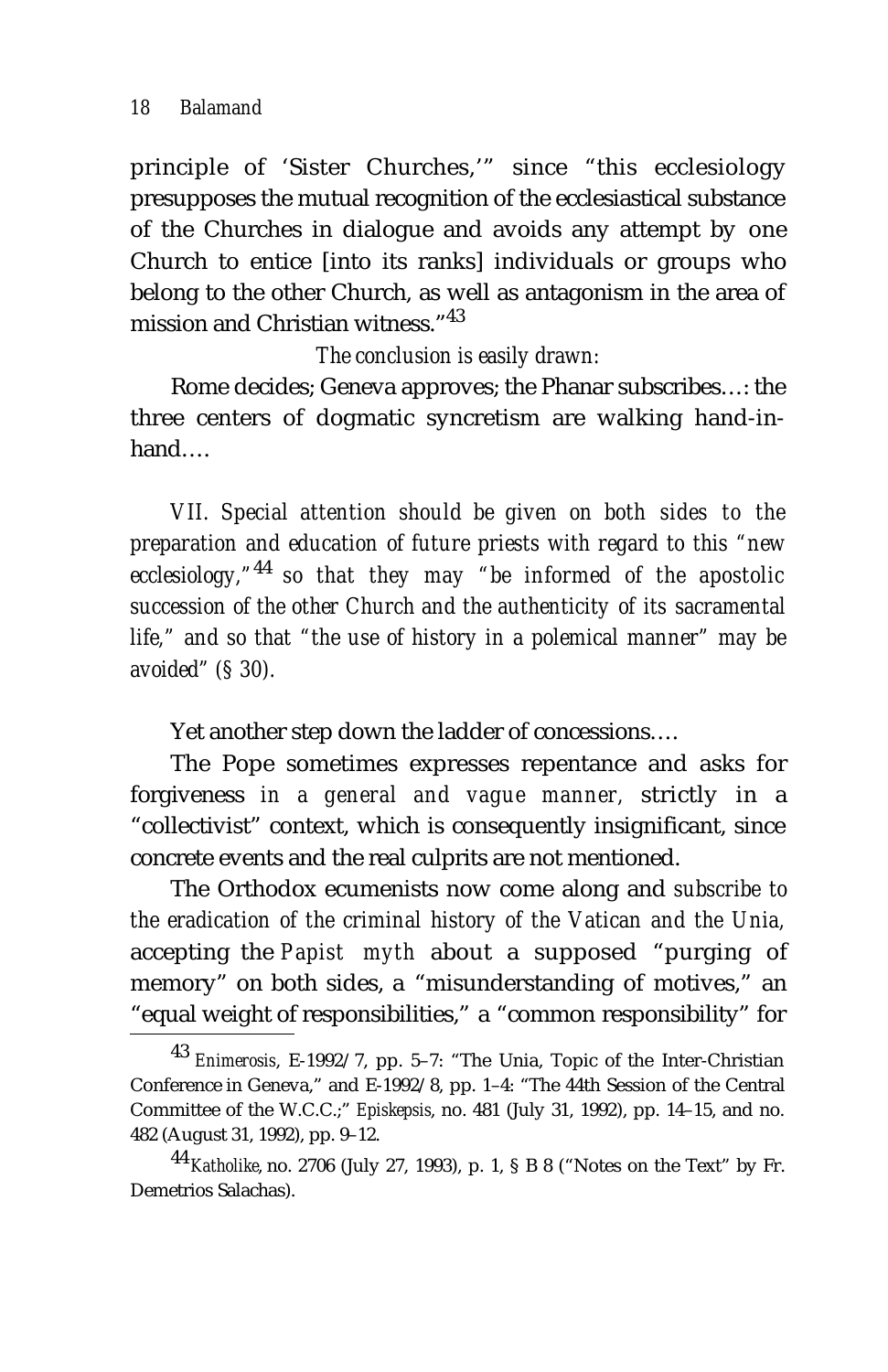the "historical mistakes" and errors, and "mutual forgiveness,"  $etc.$ <sup>45</sup>

#### **3. Are We Perhaps Exaggerating?**

In conclusion, we repeat our original question: *Are we perhaps exaggerating?*

After sixteen months (February 1992–June 1993), the "truly God-given opportunity" for the Orthodox to re-examine the essence of the Vatican and to re-evaluate theological dialogue with Rome has proved to be a "wonderful opportunity" for the recognition of the Papacy, by the ecumenist Orthodox, as a "Sister Church" with saving Mysteries; for the full justification of the Unia; and for the promotion of "dialogue"—an opportunity that has been used by the Latins as a wooden horse for the capture of Orthodoxy, thereby restoring a supposedly already existent or established "deep and sacramental communion,"46 based on the theology of "Sister Churches" $47$  and so-called "Baptismal

46 See the Decree of the Second Vatican Council "Unitatis Redintegratio" ("On Ecumenism"), §§ 14, 15, *op. cit.*, vol. 7, pp. 26–28. • *Also* the Papal Bull "Anno Ineunte" (July 25, 1967), which Pope Paul VI delivered to Patriarch Athenagoras on his journey to Constantinople, in P. Gregoriou, *Journey to Unity*, vol. 2 [in Greek] (Athens: n.p., 1978), pp. 111–115. • Pope Paul VI repeated these words about "deep communion" in Rome in 1975 (December 7) at the ceremony for the tenth anniversary of the lifting of the Anathemas (see *Episkepsis*, no. 139 [January 13, 1976], p. 20.) This has been repeated in many other instances by both sides.

47 The so-called theology of "Sister Churches," which has its roots in Vatican II (cf. the Decree "Unitatis Redintegratio") and was used as a snare by the Latins, will especially occupy us in due course, since its significance is tremendous and the relevant bibliography large. • For the present, we remind our readers, so that they may gain a deeper understanding of the foundations of the theology of "Sister Churches," that in the General Communiqué of the "1st Ecclesiological Symposium of Catholics and Orthodox" (Vienna, April 1–7, 1974; thirty

<sup>45</sup> See Evangelos Theodorou, "Purging of the Memory," *Ekklesia*, no. 17 (November 15, 1992), pp. 641ff. • Also, "Letter of Metropolitan Panteleimon of Corinth…to the Presidency of the Roman Catholic Synod of Bishops (Rome, November 28–December 14, 1991)," in Zissis, *op. cit.*, p. 94.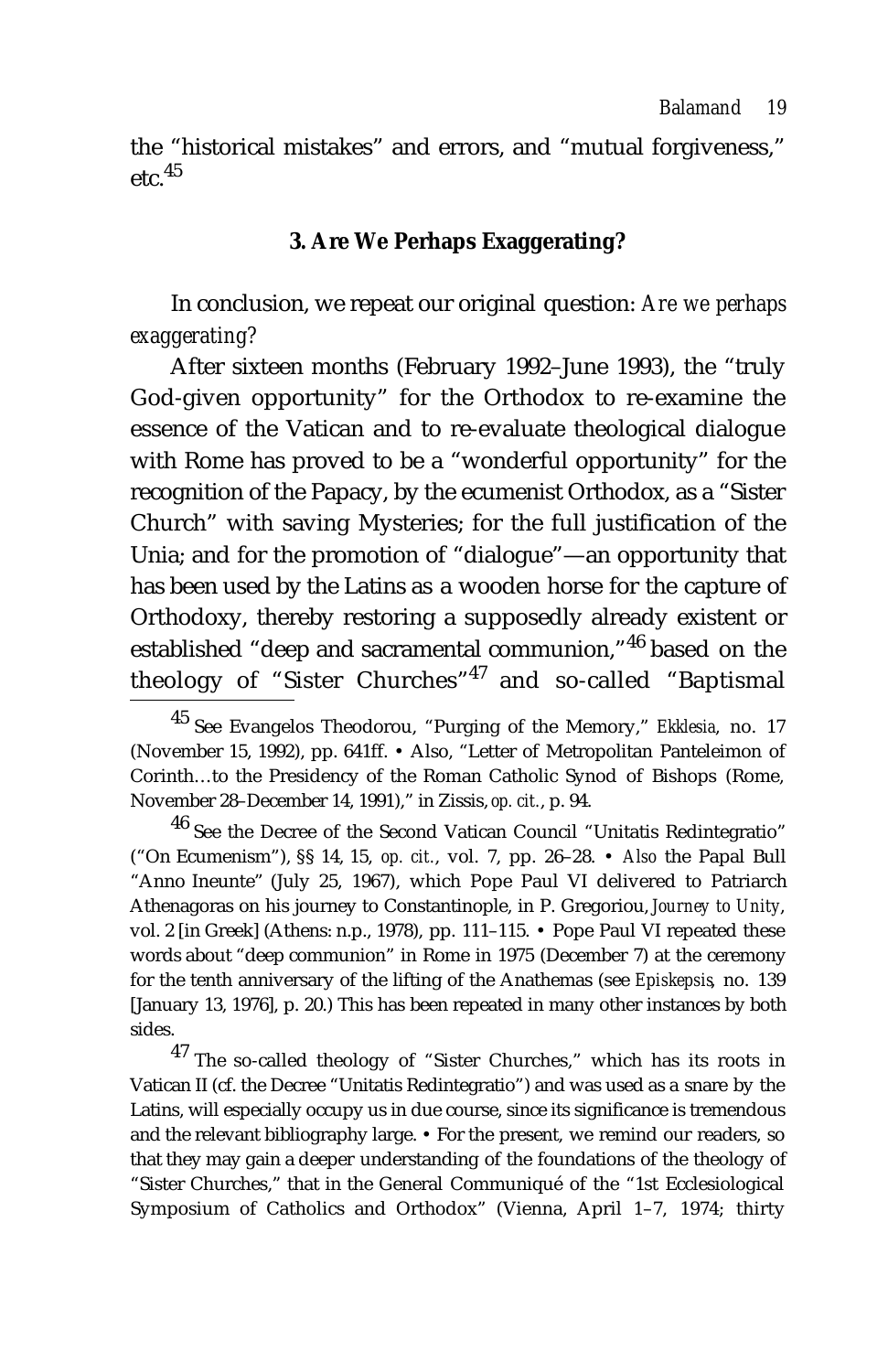# Theology"!48

The Orthodox-Catholic Theological Dialogues, which are very clearly a means for the promotion of the Papocentric politics of Rome and the realization of the ecumenist visions of the neopapism of the Phanar, had been broken off because of the volcanic eruption of the Unia and the justified reluctance of the autocephalous Orthodox Churches to participate in the Joint International Commission.

*The following questions, then, are rightly raised:* —*how* was the "*severe blow*" to dialogue, "*that is hard to cure,*"49

theologians, five proposals, general theme of "Communion"), the following typical comments were made: "It was ascertained that the lifting of the Anathemas between Rome and Constantinople did not restore full ecclesiastical communion, but *it did bring to an end the situation of essential schism,* dispelled misunderstandings and overcame many obstacles that were blocking the path to future unity. *The overcoming of separation would be facilitated if, in the spirit of the theology of Sister Churches advocated by the Second Vatican Council and the blessed Patriarch Athenagoras I, the fundamental Christian relations of the Churches were restored."* One of the proposals of this unofficial ecclesiological Conference had the peculiar title: "*'Sister Churches,' Ecclesiological Consequences of the 'Tomos Agapis,*'" and was developed separately by the Orthodox theologian Father John Meyendorff and the Papist Father Emmanuel Lanne of the Uniate Monastery of Chevetogne in Belgium (see *Katholike*, no. 1863 [May 7, 1974], pp. 1, 2; *Episkepsis*, no. 99 [April 16, 1974], pp. 2–4; *Eastern Churches Review* 6:2 [1974], pp. 198–199). • *"Orthodox participation"* (Metropolitan Damaskenos of Tranoupolis) in the "meeting of theologians in Rome with the Encyclical 'Ecclesiam Suam' as its theme" (October 24–26, 1980) constitutes a crucial landmark in the development and consolidation of the theology of "Sister Churches" and underlies the Uniate basis of the sought-after union of Orthodox and Papists by means of theological dialogues (see *Episkepsis*, no. 240 [November 1, 1980], pp. 2–5, 10–17; *Orthodoxos Typos*, no. 436 [December 19, 1980], pp. 1, 4).

48 "Through Baptism 'we are one in Christ Jesus'" (Pope Paul VI, Bull "Anno Ineunte" [July 25, 1967], *op. cit.*). • See also the article: "The 'Baptismal Theology' of the Ecumenists: Another form of the Protestant 'Branch Theory'," in *Orthodoxos Enstasis kai Martyria*, nos. 26–29 (January–December 1992), pp. 34ff.

49 From the "Message of the Presiding Hierarchs of the Most Holy Orthodox Churches," Phanar, March 15, 1992 (see *Enimerosis* E-1992/3–4, p. 4, § 4; *Ekklesia*, no. 7 [April 15–May 1, 1992], p. 224a).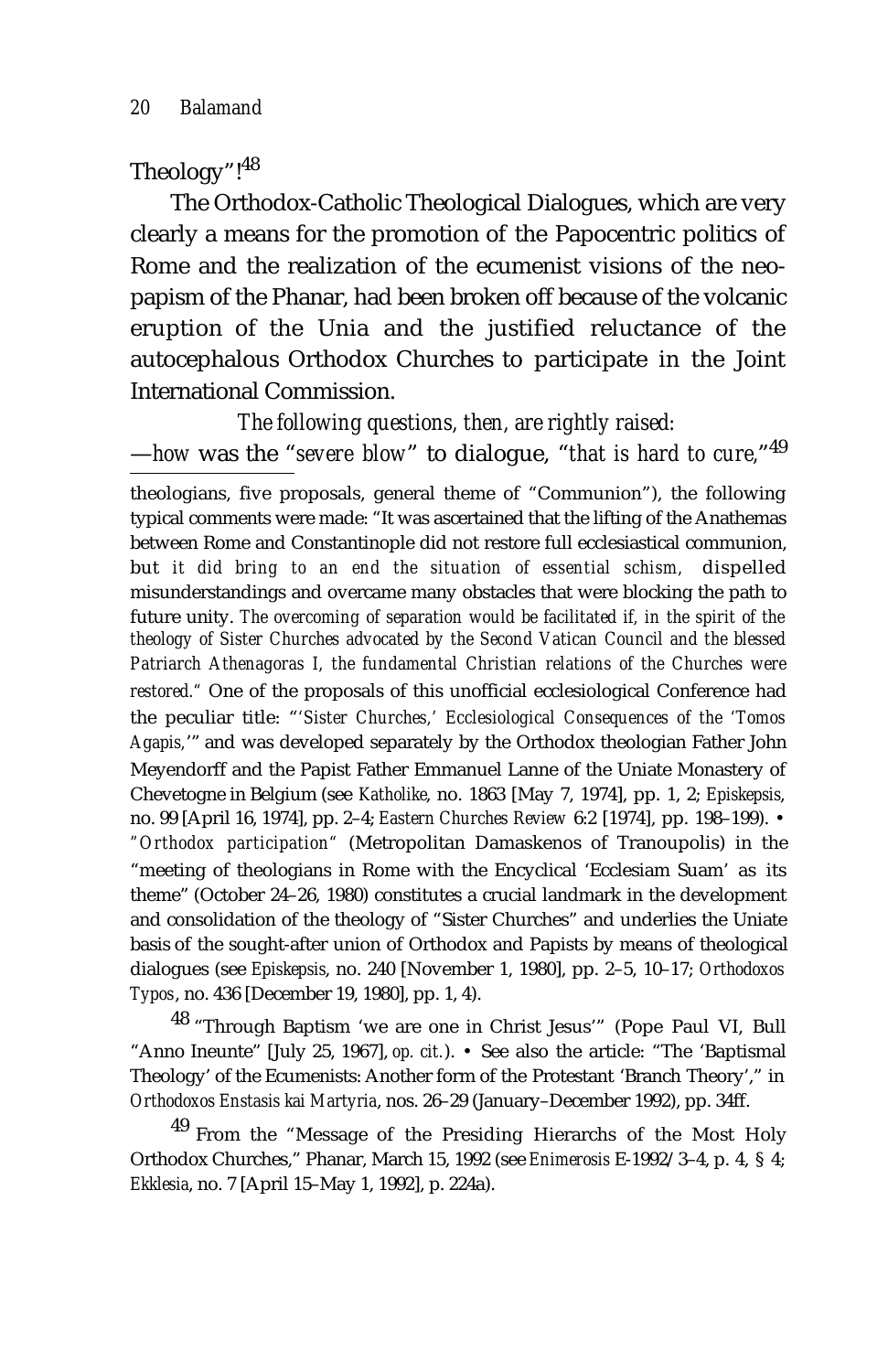healed within one year?

—*how* was dialogue resumed at Balamand?

—*how* did they accomplish its continuation?

—*how* was the 7th Plenary Session held, given the fact that there was no Pan-Orthodox representation at it, and that the Churches that abstained from it constituted a significant minority?

—*Without* overlooking the fact that the ringleaders in the dialogues are the most fervent ecumenists,  $50$  we should underscore the literally unique contribution of the Patriarchate of Constantinople, not only to the promotion of the Balamand  $d$ ialogues,<sup>51</sup> but also to the total acceptance by all of the Orthodox of the Papist positions put forth there!

*Are we perhaps exceeding even the limits of hyperbole? Let us see….*

The pious should be informed of the following astounding event, the "key" to the "Balamand Union," which has been carefully hushed up, as regards the Orthodox.

*Why?* The event speaks for itself.

• **In May 1992,** a Synod of Uniate Bishops was held in Lvov (Lviv), Ukraine. $52$ 

 $50$  Symptomatic of this is the fact that the Holy Synod of the Patriarchate of Antioch convened in January (25–28) 1993 under the presidency of Patriarch Ignatios and, apart from other things, "*expressed their desire for the swift resumption of the dialogue between Orthodox and Roman Catholics* and, as well, for the promotion of a dialogue with Islam, which would facilitate the harmonious coexistence of Christians and Muslims in the area of the Middle East, and specifically in Lebanon" (*Episkepsis*, no. 491 [April 30, 1993], p. 11).

51 For the "*salvaging*" of dialogue at its most crucial point (June 1992), Archbishop Iakovos of America was chosen by the Phanar and sent to the Patronal Feast of Rome. In connection with this, Cardinal Cassidy said smilingly to a journalist: "The Patriarch (Bartholomew) could not have picked a better representative of his to send to us in Rome…," for "who would be better than Iakovos to come to the Vatican at such a delicate point in our relations?" Thus it is demonstrated "one more time that the diplomacy of the Vatican leaves nothing to chance and scrutinizes all persons and things in advance" (Edo dall' Ara, "How We Will Extract the Thorn of the Unia," in *Eikones*, no. 401 [July 8, 1992], p. 28).

52 Regarding the Uniate Synod in Lvov, Ukraine, and what took place there, see: (1) Father Serge Keleher, "In Search of Unity," *Frontier* [Keston College]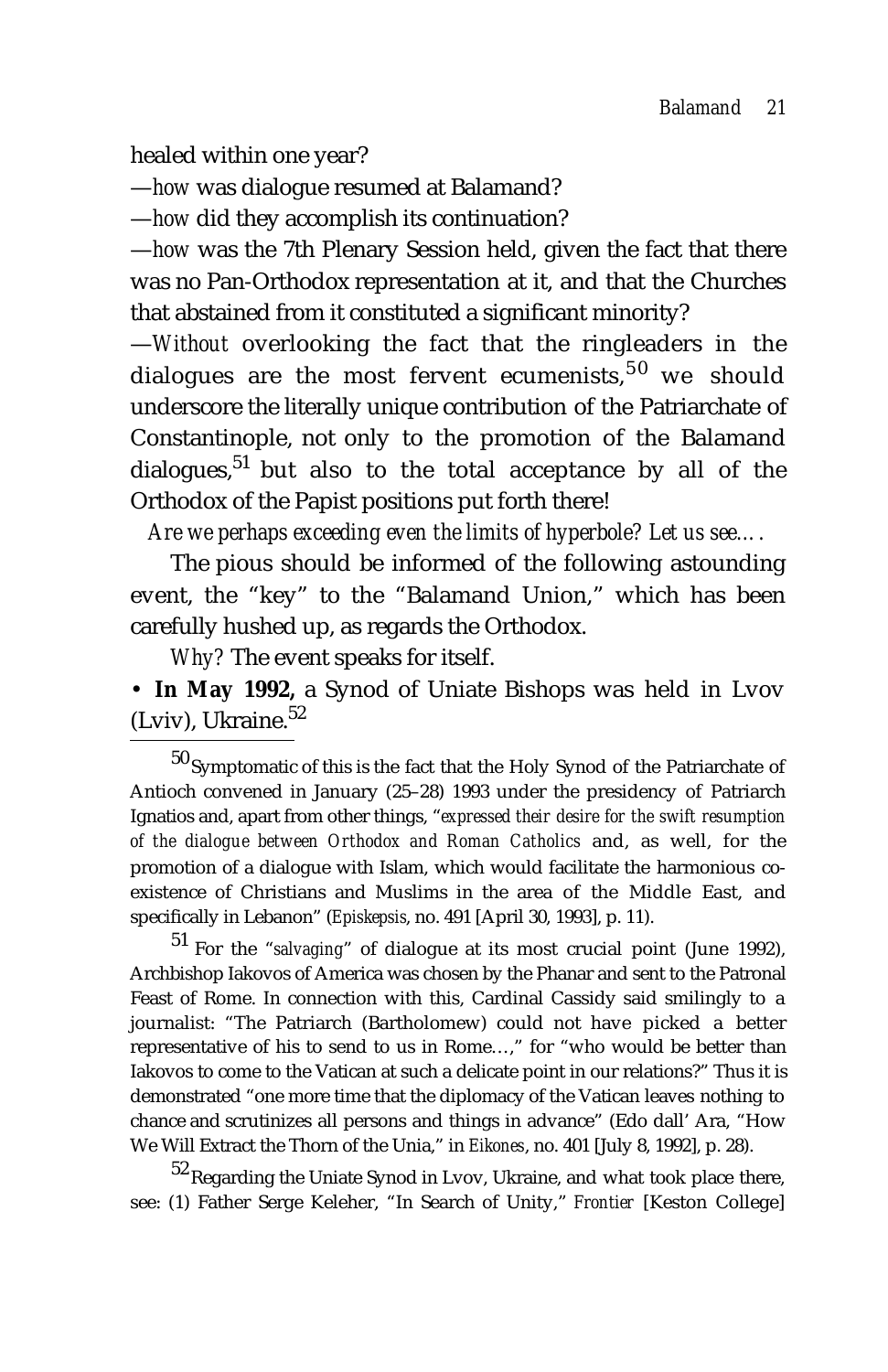—For the first time in four centuries, the Ukrainian Uniates invited a Bishop from Constantinople to one of their Synods.

—The Phanar ruptured the unbroken unity of Orthodox Christians against the aggressions of the Unia, a unity which was given expression in a Pan-Orthodox manner precisely two months earlier (March 1992), and sent to Lvov Bishop Vsevolod (Pangratios) of Scopelos, a Bishop of Ukrainian origin who is responsible for the Ukrainian Orthodox parishes of America and Canada under the Patriarchate of Constantinople.

—Bishop Vsevolod of Scopelos was enthusiastically received by the Uniate Bishops, who exchanged the kiss of love with him in the Liturgy at the opening of their Synod, beginning with Cardinal Lobachevsky, appointed by the present Pope as leader of the Ukrainian Uniates!

—At this Synod, the Uniate Bishop Basil Losten of Stamford, Connecticut, presented a major proposal and offered ways for the Ukrainian Uniates to participate in the Orthodox-Papist Dialogue! —On May 26, 1992, Bishop Vsevolod of Scopelos delivered a speech in the Cathedral Church of St. George, which the Uniates had recently seized by force from the Orthodox!

—*The speech of Bishop Vsevolod:* utterly misrepresented the historical truth about the Ukrainian Unia and its imposition at the famous "union" by treachery of the Synod of Brest (1596); proclaimed a Uniate confession; totally accepted the Papist version of the Unia; did not find anything that would separate Orthodox and Uniates; praised the Uniates and their "witness" in exalted tones; and fully recognized the ecclesial nature of the Uniates—*it placed all things on equal ground!*

—Strangely enough, the address of Bishop Vsevolod, which was enthusiastically received by the Uniates and the Latins in attendance, and which was regarded as a "gift" at the moment

<sup>(</sup>September–October 1992), pp. 28–29; (2) "Address of the Orthodox Bishop Vsevolod to the Ukrainian Catholic Synod of Lviv," *Irénikon* 65:2 (1992), pp. 200–206.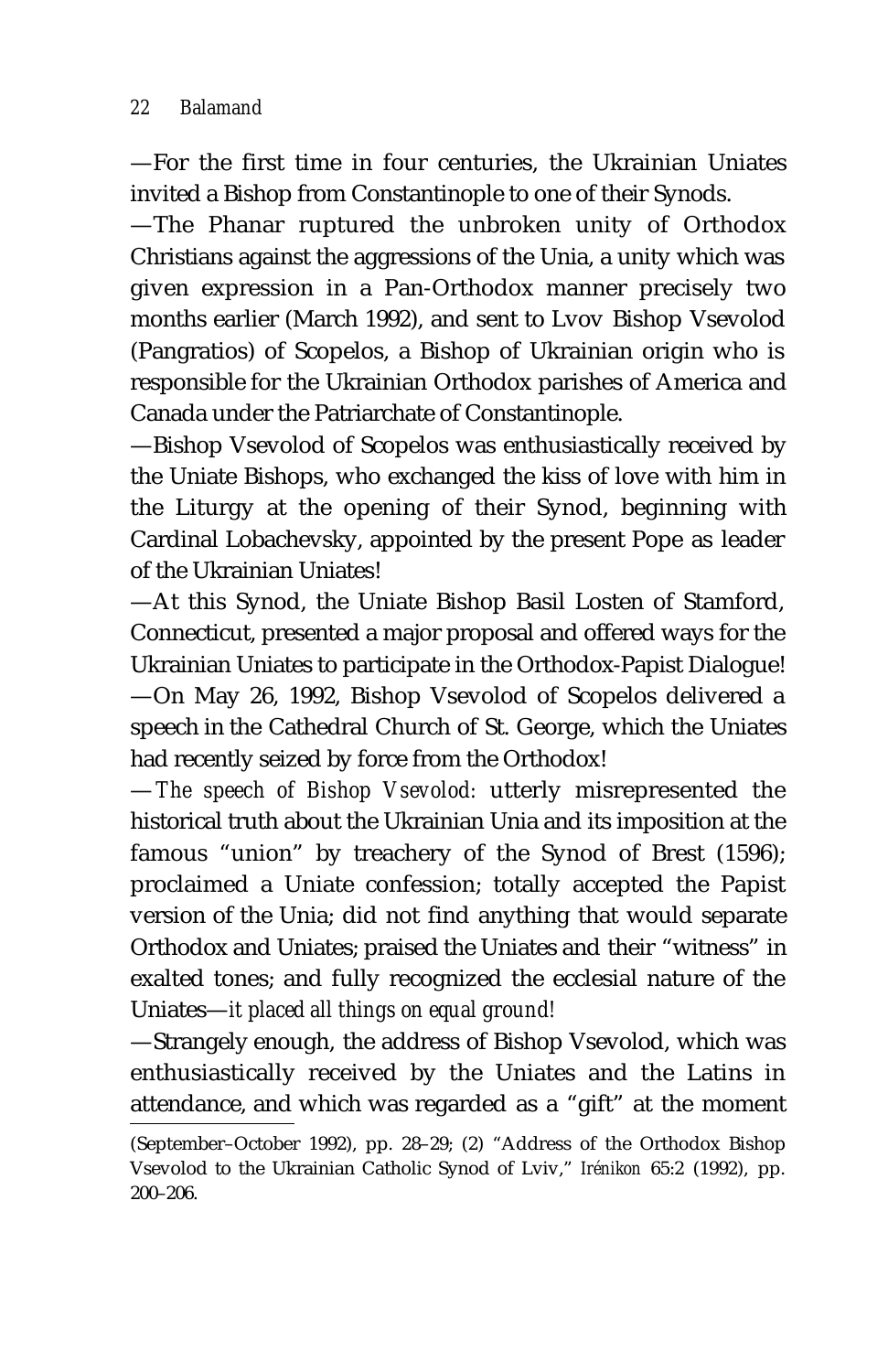that the general outcry against them had steered them to a stalemate, concluded as follows:

"Beloved brothers! Here for the first time in four hundred years, a Hierarch of Constantinople is addressing a speech to you, the Greek Catholic Hierarchs of the Church of Kiev. You are preserving an ecclesiastical treasure that belongs to all of us. Your Synod is heir to the Metropolitans of Kiev. Your structure affords the potential for restoring our divided Church of Kiev. For this reason, you have great responsibility. The Great Church of Constantinople has always attempted, as far as possible, to help the Ukrainians. She is ready to help Ukraine today. I was especially fortunate to have prayed with you during this Synod.... $"^{53}$ 

• In the meantime, Bishop Vsevolod of Scopelos, we add parenthetically, has also engaged in Uniate activities following his appearance in Lvov: (1) **August 1992**. At Keston College there was a theological meeting (proposals, discussion) of Orthodox (Bishops Kallistos of Diokleia, Vsevolod of Scopelos, *et al.*); (2) **October 1992**. A similar meeting took place in Stamford, Connecticut, where, aside from the aforementioned, Father Emmanuel Clapsis (of the Holy Cross School of Theology, Boston) and the "soul" of the Ukrainian Uniates, Bishop Pavel of Ivano-Frankovsk, were present. They decided to continue the meetings in 1993, in April in Ottawa, Canada, and in August in Oxford.<sup>54</sup>

Perhaps, at long last, when it comes to accusing someone of political double-dealing with regard to the Unia and theological dialogue, we need to lower our voices against the Vatican and raise them against the Phanar.

How else can these "astounding" activities of the Phanar be construed?

Why did Patriarch Bartholomew not inform even the

<sup>53</sup>*Irénikon*, *op. cit.*, p. 205.

<sup>54</sup> *Irénikon* 65:4 (1992), pp. 578–579; also "Christian Unity for Ukrainians," in the pamphlet *The Right to Believe*, Keston College (Autumn 1992).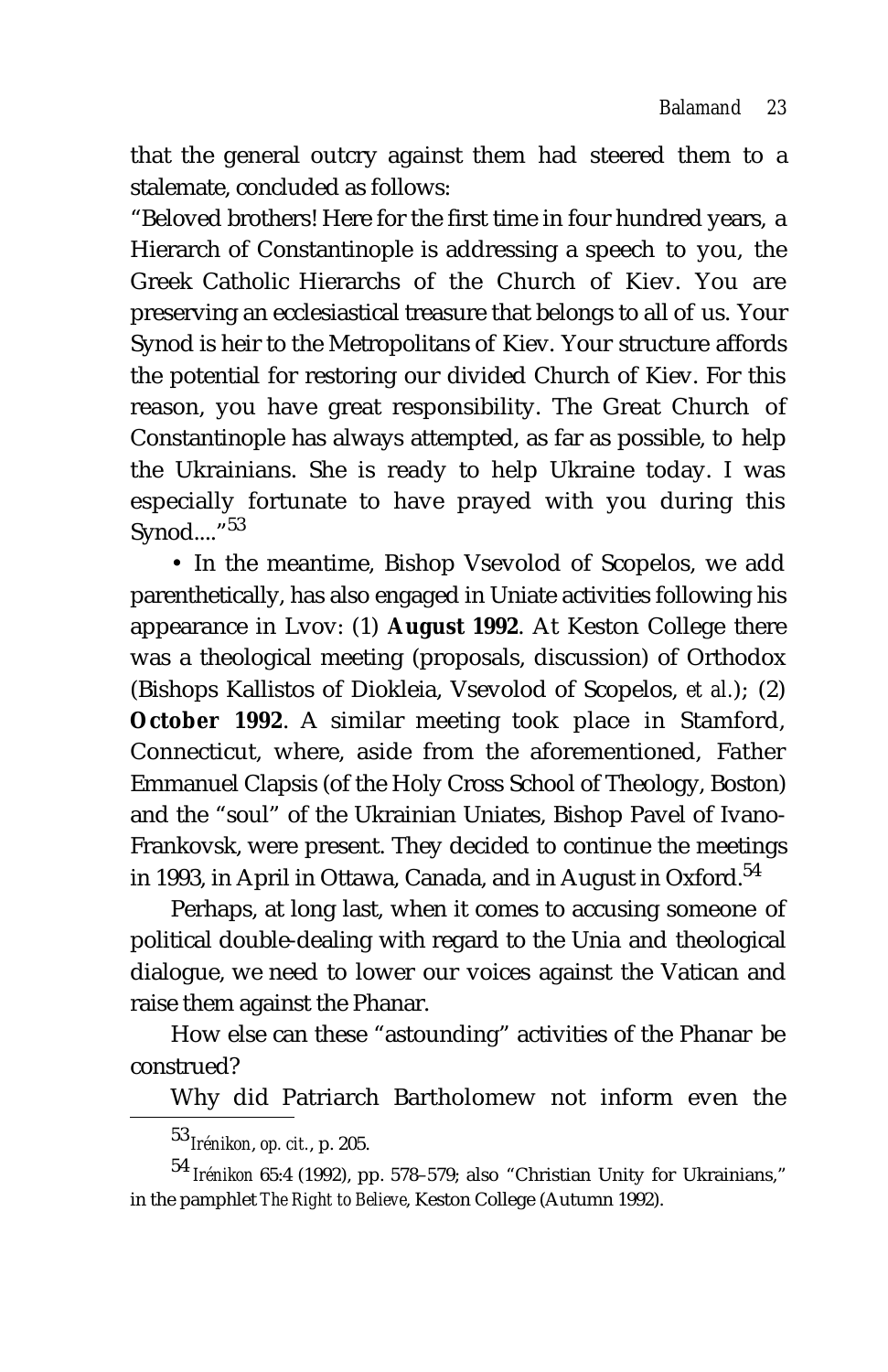"Assembly of the Ruling Hierarchy of the Œcumenical Throne" about these things (August 29-31, 1992)?<sup>55</sup>

• *Are* we wrong, then, when we speak of an actual "triumph" of Vatican diplomacy in Lebanon?

• *Are* we making a mistake, when we see at Balamand the continuation and the realization of the "dreams" of Vatican II?

• *Are* we being careless, when we speak of a "Balamand Union," of a union that is Uniate in form?

• *Are* we wrong when we denounce the Athonite Fathers, as well as the other "conservative" New Calendarists, as jointly responsible for the astonishing fall of these Orthodox ecumenists, and especially those of the Phanar?

*With good reason, the pious can ask the Athonites and these other "conservatives"*:

—*When* did a Church council deliberate and decide in a Pan-Orthodox way that Papism constitutes a "Sister Church" in the full and traditional sense of the term, a term that is rightly used to describe relations between local Orthodox Churches *solely within the Unity of Orthodox and our Faith*?

—*When* and how were the most serious problems of union solved, "all of those" problems "observed in recent years in the bosom" of the Latins and so burdensome to the Orthodox, as the then Metropolitan Spyridon of Apameia (now of Italy) described them in 1991, $56$  such that Orthodox and Papists have now progressed towards full agreement?

—*When* did the Vatican redress all of the accusations lodged against it, in a spirit of intense criticism, by the aforementioned Metropolitan Spyridon of Italy at the extraordinary Synod of the Catholic Bishops of Europe, in Rome (November 24–December

<sup>55</sup>*Episkepsis*, no. 483 (September 30, 1992), pp. 2–18.

<sup>56</sup> See *Ekklesiastike Aletheia*, no. 326 (April 16, 1991), pp. 4–5: "Progress in Dialogue with the Roman Catholic Church." Reference is made to a related lecture by Metropolitan Spyridon and to "the things observed" recently in the Vatican, summarized in eight "chief signs" which are truly "apocalyptic."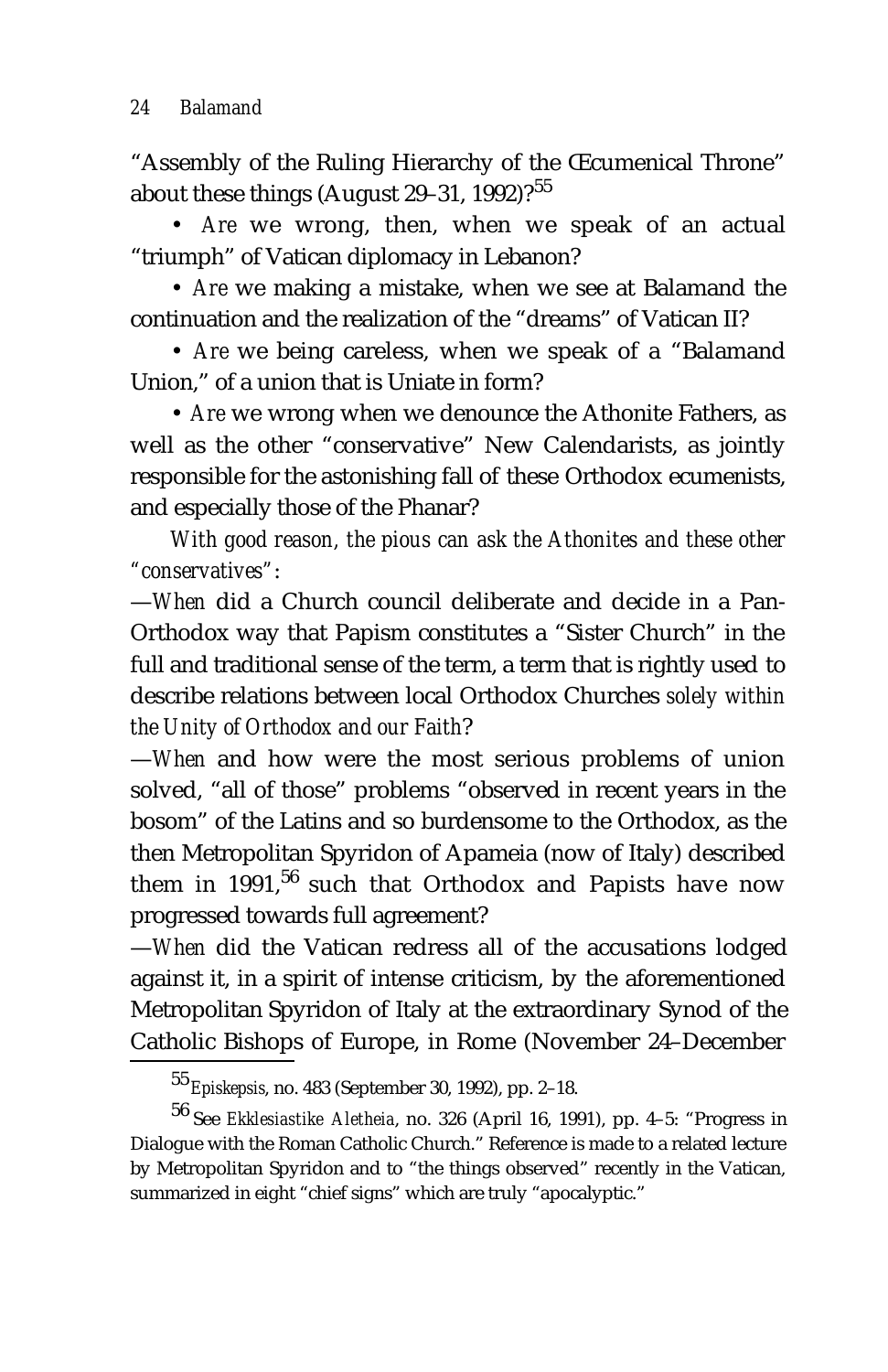14, 1991), which finally decided on a "*positive appraisal of the Unia,*" thereby torpedoing the decisions of earlier dialogues (Vienna, Freising and Ariccia) and going beyond "even the decree of the Second Vatican Council concerning the Oriental Churches"?<sup>57</sup>

—*When* and how did the Orthodox respond to the Encyclical of the Pope to the Catholic Bishops of Europe (December 20, 1991), in which he upheld all that was subscribed to eighteen months later at Balamand, that is, that Orthodoxy and Papism are "Sister Churches," that they are discovering "the failure of a method (i.e., the Unia)" and "the inadequacy of an ecclesiology," and that, "while the method of the past has been abandoned, the already established Oriental (i.e., Uniate) Churches deserve our respect"?<sup>58</sup>

—*When* and how were the problems pointed out by Metropolitan Daniel (Ciobotea) of Moldavia, in his article "Orthodox-Roman Catholic Dialogue: Between Failure and Hope," settled?<sup>59</sup>

—*When* was there a cessation of unacceptable Papist demands on behalf of the Unia, which have recently increased, so that the Orthodox should trust Rome?<sup>60</sup>

58 Metropolitan Damaskenos of Switzerland, "Orthodoxy and the Balkans," *Episkepsis*, no. 489 (February 28, 1993), p. 14.

<sup>59</sup>*Episkepsis*, no. 465 (July 15, 1991), pp. 14–17.

60 See *Ekklesiastike Aletheia*, no. 342 (February 16, 1992): "Roman Catholic Demands on Behalf of the Unia at Bari." On the tenth anniversary of the dialogues, there was a theological symposium in Bari (December 16–17, 1991) with the main topic: "What Problems Impede Dialogue between Orthodox and Roman

<sup>57</sup> Zissis, *op. cit.*, pp. 89–90, 92, 95; see *Katholike*, no. 2635 (January 7, 1992), pp. 4–5: "A Bittersweet Taste of 'Orthodoxy' by the Catholics of the West." • The Papal synod commenced its activities on November 28, 1991, in the presence of "fraternal delegates" of other Churches with the right only to speak; Spyridon of Italy expounded upon the subject "The Evangelization of Europe is the Work and Duty of all of the Christian Churches" (see *Katholike*, no. 2634 [December 17, 1991], pp. 1, 7: "The Synod of the Catholic Bishops in Rome Studies the Evangelization of a United Europe").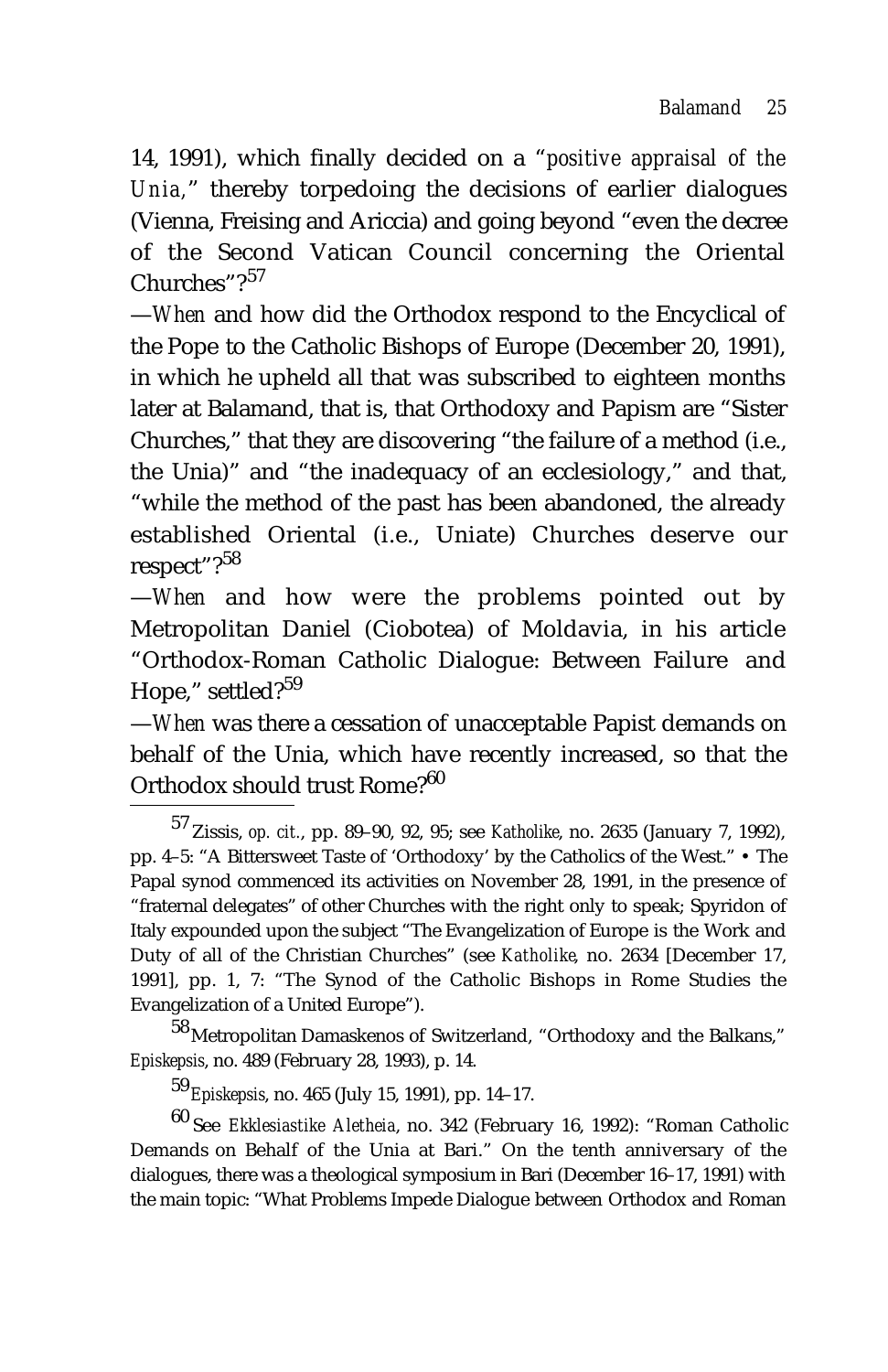—*How* was the great scandal occasioned by the Pope's recent provocative step of visiting Albania, in April 1993, been resolved among the Orthodox?

Even the ecumenists and the Latin-minded were scandalized and wrote accordingly: "At last, a long-standing aspiration of Old Rome has been realized, that her Presiding Hierarch should tread on the soil of ancient Illyricum…. In Albania, His Holiness had on either side representatives of *two propaganda tools from the more ruthless periods of the Papacy: Uniatism and the 'enticement of charity.*' These two tools, as the past has demonstrated, did *more harm than benefit* to Christian unity, and for this reason the Orthodox East *rejects them as works of fratricide*, and this with the agreement of many Roman Catholic historians"!<sup>61</sup>

—*Will* the Athonites, who attempted in 1988 to "persuade" the unfortunate Patriarch Demetrios that the Papists are heretics, 62 now resume their attempt in the case of Patriarch Bartholomew and the co-president of the Joint Commission, Archbishop Stylianos of Australia, or will they wait for the 8th Plenary Session of the Commission on Orthodox-Catholic Dialogue, in order to take part in it themselves as former Orthodox who will by then have been "uniatized"?

—*Would* the Athonites put up with a repetition in their monasteries of the liturgical hobnobbing and the joint prayers that took place at Balamand?

"The activities commenced with an official service of vespers in the Church of the Virgin Mary, in the Monastery of Balamand, with Archbishop Stylianos of Australia officiating. Every day the

Catholics?" A distressing impression was created as much by the pronouncements of this symposium as by the excessive fanaticism on behalf of the Unia shown by the Papist Dominican priest Cioffari.

<sup>61</sup> Aristeides Panotis, "The Pope in Albania," *Ekklesiastike Aletheia*, no. 362 (May 1–16, 1993), p. 9 [emphasis ours].

 $^{62}\rm{See}$  the relevant letters (2 and 3) of the Athonites to Patriarch Demetrios in *Orthodoxos Typos*, no. 798 (August 12, 1988) and no. 799 (August 19, 1988).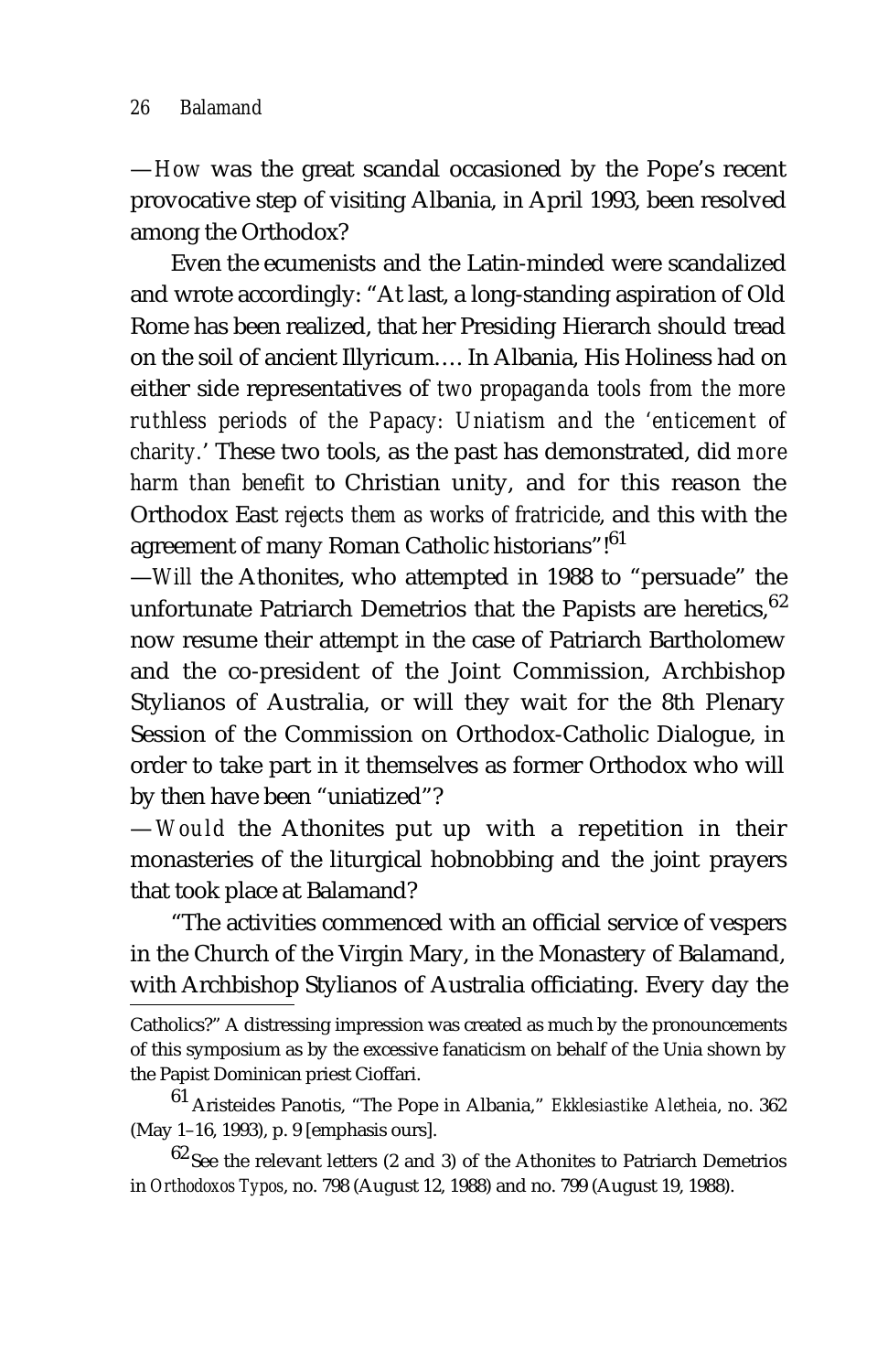Catholic and Orthodox members celebrated the Divine Liturgy or some other divine service separately. At the official Hierarchical Liturgies—Catholic and Orthodox—, which *were celebrated in the monastery Church,* in addition to the members of the Joint Commission, clergy and laity, Catholics and Orthodox, from Lebanon were in attendance.... "63

—*Will* they boldly denounce and repudiate the "Balamand Union," as well as the ecumenist framework of its theological and ecclesiological presuppositions?

# **4. Immediate Practical Results**

We are sincerely and most profoundly grieved, and we pray that the Athonite Fathers, as well as all the "conservative" New Calendarists, will reflect on the gravity and sin of silence in the face of the now indisputable apostasy of the Orthodox ecumenists, a typical specimen of which—indeed a corollary to the aforementioned—is the following:

In response to an address of ecumenist character delivered in France by a Latin clergyman, Father Michalon, on the subject of the *mutual recognition of the Baptism of Catholics and Orthodox and of its ecclesiological repercussions* for the Ecumenical Movement, Bishop Stephen of Nazianzen, Assistant to Metropolitan Jeremiah of France (Patriarchate of Constantinople), expressed his agreement with what was said and added:

"The fact of not repeating Baptism is not regarded any longer by the Orthodox as an *act of* oikonomia; *moreover, the two Churches in 1990 signed an official act of mutual recognition of Mysteries*." Bishop Stephen, whose very open views are wellknown, added on a personal level that *he happened to have*

<sup>63</sup> *Katholike*, no. 2705 (July 20, 1993), p. 1 (an analysis of the Balamand decision by Fr. Demetrios Salachas). See also the "Communiqué" of the 7th Joint International Commission, where mention is made of the fact that the Latins liturgized in the Monastery on Saturday afternoon (June 19) and the Orthodox on Sunday morning (June 20).